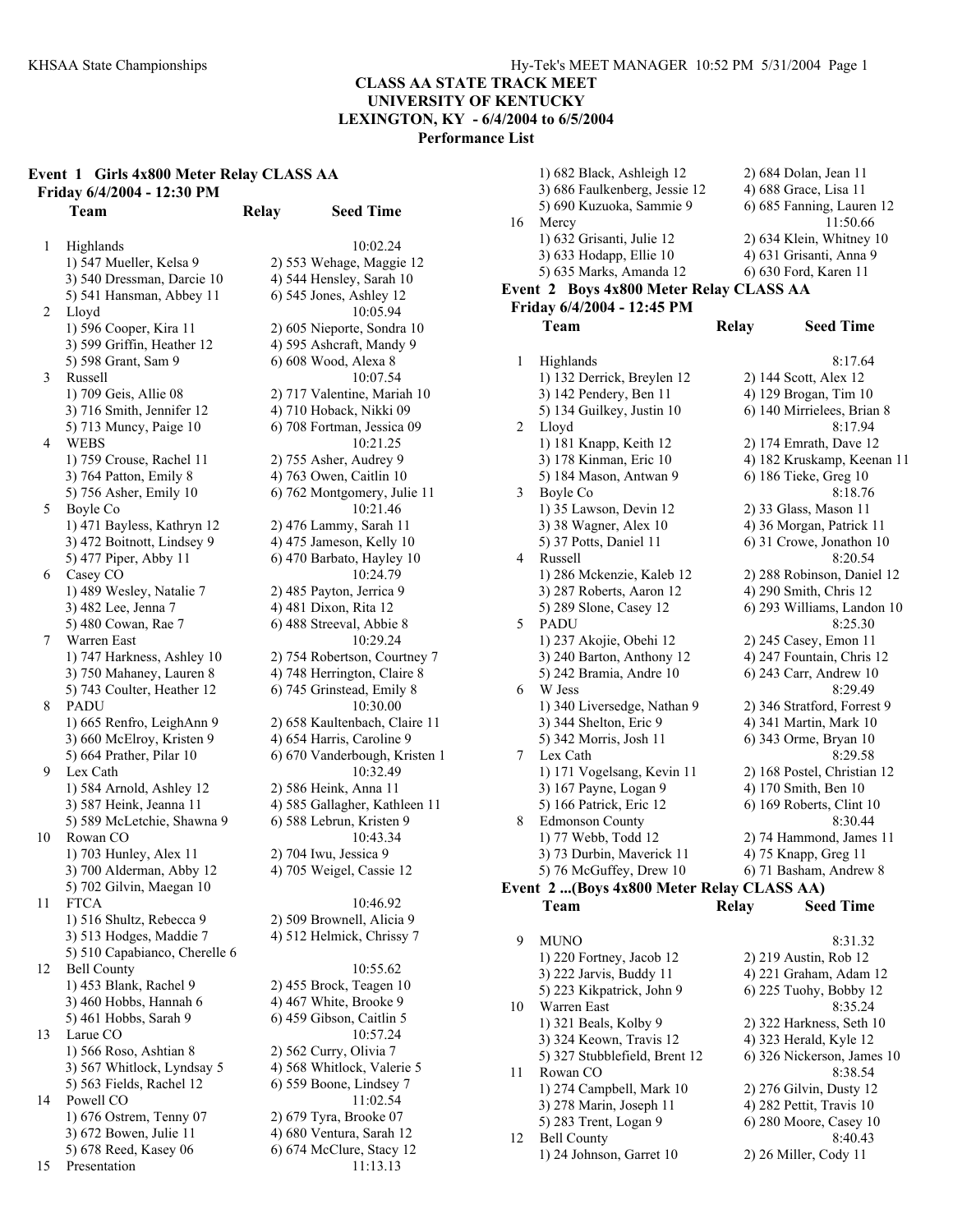|                         | 3) 23 Hoskins, Ben 11                            |    |                | 4) 19 Blank, Nathaniel 12       |      |  |
|-------------------------|--------------------------------------------------|----|----------------|---------------------------------|------|--|
| 13                      | 5) 20 Brumbach, John 12<br>North Oldham          |    |                | 8:41.72                         |      |  |
|                         |                                                  |    |                |                                 |      |  |
|                         | 1) 228 Dugan, Brian 11                           |    |                | 2) 233 Weigngardt, Matt 12      |      |  |
|                         | 3) 230 Hudson, Ryan 12                           |    |                | 4) 231 Skelton, Corbin 10       |      |  |
|                         | 5) 232 Vriesinga, Richard 11                     |    |                | 6) 229 Heard, Nelson 11         |      |  |
| 14                      | <b>FTCA</b>                                      |    |                | 8:44.45                         |      |  |
|                         | 1) 91 Finklin, Courtney 10                       |    |                | 2) 94 Mines, Adam 12            |      |  |
|                         | 3) 92 Knight, Zach 12                            |    |                | 4) 95 Ringle, Justin 10         |      |  |
|                         | 5) 93 Krein, Stephen 10                          |    |                |                                 |      |  |
| 15                      | Sold                                             |    |                | 8:48.61                         |      |  |
|                         | 1) 313 Cotton, Tim 12                            |    |                | $2)$ 314 Deptola, Drew 12       |      |  |
|                         | 3) 316 Miller, Aaron 12                          |    |                | 4) 317 Murner, Daniel 10        |      |  |
| 16                      | Pike CO Cent                                     |    |                | 8:51.36                         |      |  |
|                         | 1) 265 Ratliff, Brett 12                         |    |                | 2) 261 Bentley, Jonathan 10     |      |  |
|                         | 3) 263 Kerr, Matt 10                             |    |                | 4) 262 Collier, Stephen Kyle 10 |      |  |
|                         | Event 3 Girls 100 Meter Hurdles CLASS AA Prelims |    |                |                                 |      |  |
|                         | Friday 6/4/2004 - 1:00 PM                        |    |                |                                 |      |  |
|                         | <b>Name</b>                                      | Yr |                | <b>School</b>                   | Seed |  |
| Time                    |                                                  |    |                |                                 |      |  |
| 1                       | 650 Akojie, Ehi                                  |    | 10 PADU        | 16.07                           |      |  |
| $\overline{c}$          | 484 Patterson, Beth                              |    | 12 Casey CO    | 16.25                           |      |  |
| $\overline{\mathbf{3}}$ | 518 Wright, Katadrian                            |    | 12 FTCA        | 16.46                           |      |  |
| $\overline{4}$          | 706 Faulkner, Britt                              |    | 09 Russell     | 16.77                           |      |  |
| 5                       | 718 Ellis, Amy                                   |    | 11 Russell CO  | 16.97                           |      |  |
| 6                       | 677 Parks, Natasha                               |    | 11 Powell CO   | 17.11                           |      |  |
| $\tau$                  | 765 Pritchett, Katlin                            |    | 9 WEBS         | 17.27                           |      |  |
| $\,$ $\,$               | 457 Collett, Kelsey                              |    | 11 Bell County | 17.44                           |      |  |
| 9                       | 602 Jouett, Tiea                                 |    | 11 Lloyd       | 17.49                           |      |  |
| 10                      | 597 Gough, Kim                                   |    | 11 Lloyd       | 17.50                           |      |  |
| 11                      | 539 Ryan, Chloe                                  |    | 12 Henry CO    | 17.58                           |      |  |
| 12                      | 675 McDaniel, Dana                               |    | 12 Powell CO   | 17.63                           |      |  |
| 13                      | 647 Dixon, Casey                                 |    | 12 OCAT        | 17.67                           |      |  |
| 14                      | 751 Mracek, Sarah                                |    | 12 Warren East | 18.24                           |      |  |
| 15                      | 640 Braswell, Paige                              |    | 11 Monroe CO   | 18.24                           |      |  |
| 16                      | 505 Decker, April                                | 11 | Fairdale       | 18.49                           |      |  |
|                         | Event 4 Boys 110 Meter Hurdles CLASS AA Prelims  |    |                |                                 |      |  |
|                         | Friday 6/4/2004 - 1:15 PM                        |    |                |                                 |      |  |

**Name Yr School Seed Time**  279 Mincey, Sam 12 Rowan CO 14.95 334 Crist, Jason 10 W Jess 15.46 107 Carver, DeMichael 12 FR Simpson 15.64 285 Lavendar, Jeremy 10 Russell 15.85 331 Shepherd, Corey 12 W Carter 15.95 194 Friend, Jason 11 Madison Sou 15.99 62 Cook, seth 12 Corbin 16.01 187 Vance, Howard 12 Lloyd 16.13 330 Lykins, Lance 10 W Carter 16.23 271 Jamerson, Nicholas 12 Prestonsburg 16.24 84 Williams, Richard 12 E-Town 16.34 12 244 Carr, Barkley 12 PADU 16.52<br>13 100 Wright, Aaron 11 FTCA 16.59 13 100 Wright, Aaron 11 FTCA 16.59<br>14 28 Sampson, Calvin 10 Bell County 16.90 14 28 Sampson, Calvin 10 Bell County 40 Meuer, Chris 12 Bullitt East 16.90 351 Duncan, Justin 10 Western Hill 18.88 **Event 5 Girls 100 Meter Dash CLASS AA Prelims** 

**Friday 6/4/2004 - 1:30 PM** 

|                | <b>Name</b>                                      | Yr |                 | School                       | Seed |
|----------------|--------------------------------------------------|----|-----------------|------------------------------|------|
| Time           |                                                  |    |                 |                              |      |
|                |                                                  |    |                 |                              |      |
| $\mathbf{1}$   |                                                  |    | 10 Lex Cath     | 12.73                        |      |
|                | 590 Okpokho, Itoro                               | 9. |                 |                              |      |
| 2              | 474 Hall, Sarah                                  |    | Boyle Co        | 12.83                        |      |
| 3              | 569 Frazier, Bree                                |    | 9 Lawrence CO   | 13.01                        |      |
| $\overline{4}$ | 574 O'Brian, Lynden                              |    | 9 Lawrence CO   | 13.10                        |      |
| 5              | 768 Price, Tabby                                 |    | 10 W Carter     | 13.13                        |      |
| 6              | 533 Robbins, Jessica                             |    | 11 Hart CO      | 13.14                        |      |
| 7              | 529 Jones, Diamonde                              |    | 11 FR Simpson   | 13.14                        |      |
| 8              | 698 Swinney, Sheena                              |    | 12 Rockcastle   | 13.18                        |      |
| 9              | 723 Robertson, Ashley                            |    | 10 Shawnee      | 13.24                        |      |
| 10             | 704 Iwu, Jessica                                 |    | 9 Rowan CO      | 13.24                        |      |
| 11             | 653 Burbage, Danielle                            |    | 10 PADU         | 13.25                        |      |
| 12             | 508 Snedegar, Rachel                             | 11 | Fleming CO      | 13.26                        |      |
| 13             | 773 Buckner, LaEssence                           | 9. | Western         | 13.38                        |      |
| 14             | 514 Kellum, Letetice                             | 10 | <b>FTCA</b>     | 13.49                        |      |
| 15             | 729 Roberts, Sally                               | 08 | Shelby Valle    | 13.53                        |      |
| 16             | 454 Bolden, Ashley                               |    | 12 Bell County  | 13.62                        |      |
|                |                                                  |    |                 |                              |      |
|                | Event 6 Boys 100 Meter Dash CLASS AA Prelims     |    |                 |                              |      |
|                | Friday 6/4/2004 - 1:40 PM                        |    |                 |                              |      |
|                | <b>Name</b>                                      | Yr |                 | <b>School</b>                | Seed |
| <b>Time</b>    |                                                  |    |                 |                              |      |
|                |                                                  |    |                 |                              |      |
| 1              | 209 McCloud, Andrew                              | 11 | Mercer CO       | 10.89                        |      |
| 2              | 15 Jones, David                                  | 11 | Belfry          | 10.93                        |      |
| 3              | 196 Rayford, Brandon                             |    | 12 Madison Sou  | 10.99                        |      |
| 4              |                                                  |    | 11 HEAT         |                              |      |
|                | 123 Brandon, Austin                              |    |                 | 11.13                        |      |
| 5              | 257 Sains, Carl                                  |    | 12 PADU         | 11.18                        |      |
| 6              | 275 Franklin, Tyler                              | 11 | Rowan CO        | 11.29                        |      |
| 7              | 56 Harris, Tristan                               |    | 11 Casey CO     | 11.35                        |      |
| 8              | 143 Peterman, Robbie                             | 11 | Highlands       | 11.40                        |      |
| 9              | 82 Hodgens, Brandon                              |    | 12 E-Town       | 11.44                        |      |
| 10             | 193 Compton, Ralph                               |    | 10 Madison Sou  | 11.48                        |      |
| 11             | 97 Simmons, Willis                               |    | 12 FTCA         | 11.52                        |      |
|                | Event 6 (Boys 100 Meter Dash CLASS AA Prelims)   |    |                 |                              |      |
|                | Name                                             | Yr |                 | <b>School</b>                | Seed |
| Time           |                                                  |    |                 |                              |      |
|                |                                                  |    |                 |                              |      |
|                |                                                  |    |                 |                              |      |
| 12             | 118 Graham, Zanman                               |    | 12 Hart CO      | 11.54                        |      |
| 13             | 183 Lovett, Tim                                  | 12 | Lloyd           | 11.54                        |      |
| 14             | 354 Keene, John                                  |    | 12 Western Hill | 11.61                        |      |
| 15             | 20 Brumbach, John                                |    | 12 Bell County  | 11.71                        |      |
| 16             | 348 Goodson, Corey                               | 11 | Western         | 11.77                        |      |
|                | Event 7 Girls 4x200 Meter Relay CLASS AA Prelims |    |                 |                              |      |
|                | Friday 6/4/2004 - 1:50 PM                        |    |                 |                              |      |
|                | Team                                             |    | <b>Relay</b>    | <b>Seed Time</b>             |      |
|                |                                                  |    |                 |                              |      |
|                |                                                  |    |                 |                              |      |
| 1              | PADU                                             |    |                 | 1:47.60                      |      |
|                | 1) 668 Sims, Saundria 8                          |    |                 | 2) 662 Overstreet, Chelsea 9 |      |
|                | 3) 655 Hill, Ebony 12                            |    |                 | 4) 666 Robinson, Ashley 11   |      |
|                | 5) 661 Newell, Whitney 9                         |    |                 | 6) 656 Hutson, Caroline 8    |      |
| 2              | Sold                                             |    |                 | 1:48.77                      |      |
|                | 1) 731 Abale, Julie 11                           |    |                 | 2) 736 Nixon, Michelle 12    |      |
|                | 3) 733 Hinkle, Kiara 9                           |    |                 | 4) 734 Jenkins, Deandrea 10  |      |
|                | 5) 732 Fleming, Jessica 10                       |    |                 |                              |      |
| 3              | Shawnee                                          |    |                 | 1:50.76                      |      |
|                | 1) 719 Boyd, LaTonya 11                          |    |                 | 2) 720 Dunn, Erica 12        |      |
|                | 3) 721 Milan, Tiara 11                           |    |                 | 4) 723 Robertson, Ashley 10  |      |
|                |                                                  |    |                 |                              |      |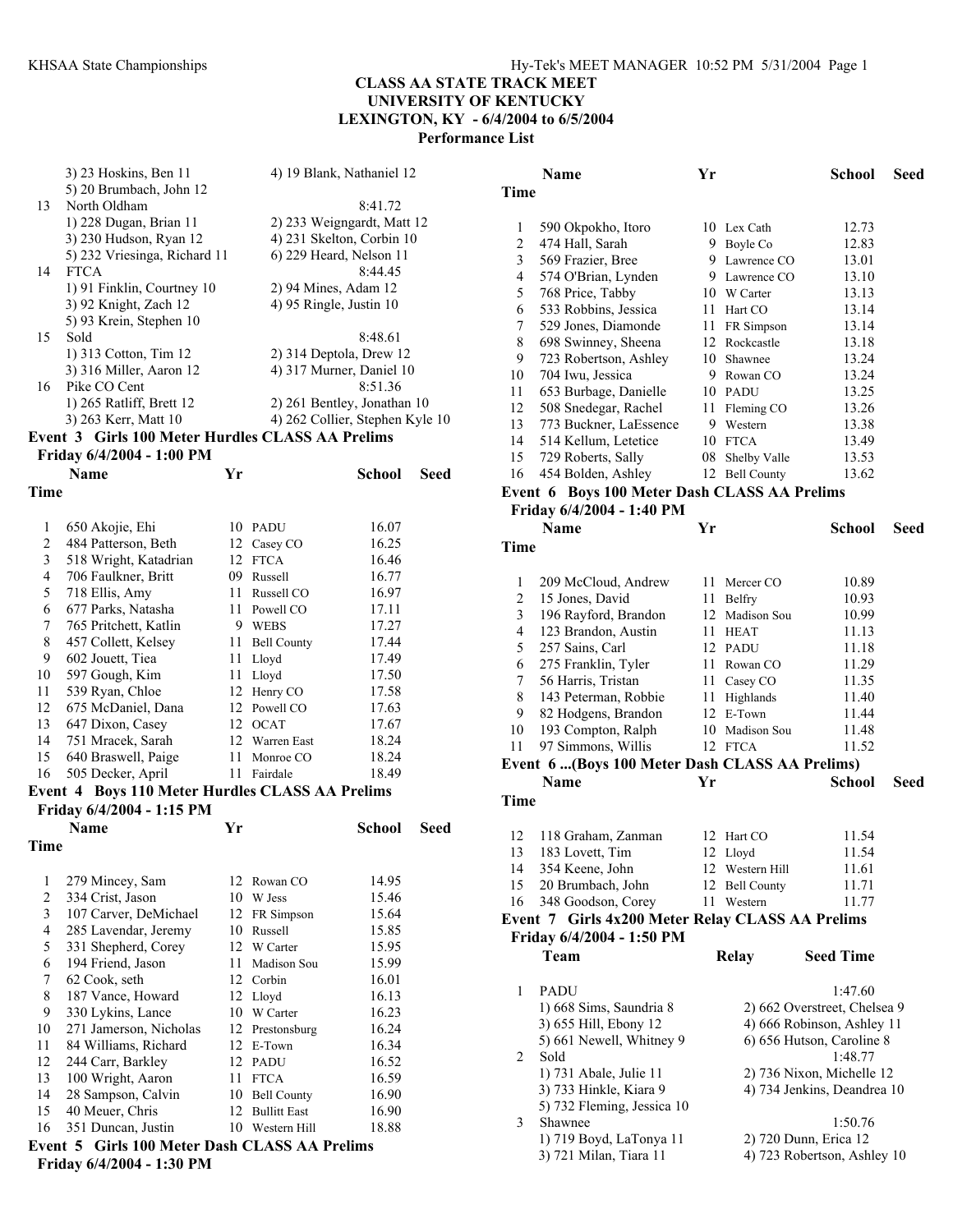5) 722 Morris, Megan 11 4 Lawrence CO 1:50.84 1) 573 Nelson, Ashley 9 2) 569 Frazier, Bree 9 3) 571 Laney, Hillary 7 4) 574 O'Brian, Lynden 9 5) 575 Prince, Sarah 9 6) 570 Humphrey, Katy 6 5 Mercer CO 1:50.86 1) 621 Claunch, Chrystal 10 2) 625 Lee, Erica 11 3) 623 Gash, Stacey 11 4) 624 Goodman, Chelsea 10 5) 626 Sanders, Erika 8 6) 622 Flora, Hannah 9 6 Russell 1:50.97 1) 706 Faulkner, Britt 09 2) 708 Fortman, Jessica 09 3) 713 Muncy, Paige 10 4) 707 Faulkner, Kala 10 5) 715 Sartaine, Alison 11 6) 709 Geis, Allie 08 7 FTCA 1:51.04 1) 518 Wright, Katadrian 12 2) 519 York, Kiah 9 3) 517 Woodhams, Kathleen 9 4) 514 Kellum, Letetice 10 5) 515 Reynard, Ramona 7 8 Highlands 1:51.06 1) 552 Sudkamp, Samantha 8 2) 550 Rafferty, Dianna 9 3) 549 Pendery, Liza 8 4) 546 Menninger, Brittany 12 5) 543 Hempleman, Kate 8 6) 551 Roberts, Maggie 11 Lex Cath  $1:51.46$ 1) 590 Okpokho, Itoro 10 2) 592 Scordo, Katie 10 3) 594 Snowden, Whitney 11 4) 593 Snowden, Lauren 12 10 Lloyd 1:51.94 1) 602 Jouett, Tiea 11 2) 608 Wood, Alexa 8<br>3) 604 Lockard, Tawni 7 4) 597 Gough, Kim 11 3) 604 Lockard, Tawni 7 5) 601 Huck, Nichoel 11 6) 607 Ryan, M.C. 8 11 Warren East 1:52.14 1) 739 Amos, Takeisha 10 2) 741 Britt, Terri Ann 11 3) 742 Cannon, Amber 12 4) 744 Graham, Mariah 7 5) 745 Grinstead, Emily 8 12 Mercy 1:52.29 1) 630 Ford, Karen 11 2) 636 McConnell, Tiffany 10 3) 627 Abel, Mia 9 4) 639 Sauer, BriAnne 10 5) 628 Davis, Brittany 12 6) 629 Filcik, Samantha 9 13 Larue CO 1:52.34 1) 561 Cobb, Cherrisse 9 2) 557 Bass, Gabby 11 3) 564 Gusler, Brooke 11 4) 560 Boyd, Sarah 11 5) 558 Bass, Janelle 8 6) 565 Johnson, Laura 8 14 Madison Sou 1:53.61 1) 616 Merritt, Courtney 10 2) 611 Bryant, Brittany 12 3) 615 Kuntz, Angie 11 4) 613 Hammonds, Alana 8 5) 612 Green, Keeley 10 6) 617 Stone, Amber 10 15 Shelby Valle 1:55.67 1) 725 Deskins, Brittany 10 2) 726 Lucas, Ashley 10 3) 730 Staggs, Brittany 09 4) 729 Roberts, Sally 08 5) 727 Mullins, Leandra 11  $\qquad$  6) 775 Ratliff, Sara 16 Bell County 1:57.48 1) 461 Hobbs, Sarah 9 2) 462 Lasley, Stephan 9 3) 456 Brumbach, Becca 11 4) 458 Fugate, Rhiannon 9 5) 457 Collett, Kelsey 11 **Event 8 Boys 4x200 Meter Relay CLASS AA Prelims Friday 6/4/2004 - 1:55 PM Team Relay Seed Time** 

| <b>PADU</b>              | 1.3019                    |
|--------------------------|---------------------------|
| 1) 248 Hawkins, Keith 11 | 2) 239 Alston, Lamar 11   |
| 3) 249 Hawkins, Kenny 11 | 4) 257 Sains, Carl 12     |
| 5) 251 Lee, Josh 11      | 6) 255 Newell, Brandon 11 |
| <b>FTCA</b>              | 1.3139                    |

|    | 1) 96 Scott, Todd 12                              | 2) 90 Anderson, Marc 10    |
|----|---------------------------------------------------|----------------------------|
|    | 3) 98 Smith, Mike 11                              | 4) 97 Simmons, Willis 12   |
|    | 5) 99 Thomas, Jarone 11                           | 6) 100 Wright, Aaron 11    |
| 3  | Mercer CO                                         | 1:32.91                    |
|    | 1) 212 Scheller, Brandon 10                       | $2)$ 208 Lyons, Jordan 11  |
|    | 3) 207 Lyons, John 12                             | 4) 209 McCloud, Andrew 11  |
|    | 5) 210 McMaine, John 9                            | 6) 205 Crowell, Daniel 12  |
| 4  | E-Town                                            | 1:32.94                    |
|    | 1) 78 Allen, BJ 10                                | $2)$ 81 French, Jesse 10   |
|    | 3) 82 Hodgens, Brandon 12                         | 4) 83 Turner, Jerry 12     |
|    | 5) 84 Williams, Richard 12                        |                            |
| 5. | Madison Sou                                       | 1:33.21                    |
|    | 1) 195 Nihoris, Michael 12                        | $2)$ 193 Compton, Ralph 10 |
|    | 3) 196 Rayford, Brandon 12                        | 4) 197 Robinson, Evan 12   |
|    | 5) 192 Chao, Corey 12                             | 6) 190 Abney, Michael 10   |
| 6  | <b>Highlands</b>                                  | 1:33.50                    |
|    | 1) 144 Scott, Alex 12                             | 2) 147 Smithson, Chuck 12  |
|    | 3) 128 Bridgett, Jordan 10                        | 4) 138 Kramer, T.J. 12     |
|    | 5) 130 Cecil, Chase 10                            | 6) 141 Owens, Chris 11     |
|    | Event 8 (Boys 4x200 Meter Relay CLASS AA Prelims) |                            |

**Team Relay Seed Time** 

### 7 Russell 1:34.54 1) 292 Wilcox, Micah 12 2) 287 Roberts, Aaron 12 3) 288 Robinson, Daniel 12 4) 289 Slone, Casey 12 5) 284 Gross, Josh 11 6) 291 Virgin, Zack 8 8 Hart CO 1:34.54 1) 118 Graham, Zanman 12 2) 117 Ewing, Shea 12 3) 116 Dixon, David 12 4) 120 Rogers, Gilbert 12 9 HCOC 1:34.81 1) 153 Sullivan, Terrance 11 2) 151 Drake, Jeremy 11 3) 149 Bell, JJ 10 4) 152 Pettus, Tristan 10 5) 150 Coburn, Charles 10 10 FR Simpson 1:35.04 1) 110 Davidson, Patrick 11 2) 112 Hogan, Cailyn 11 3) 109 Dalcourt, Glen 9 4) 107 Carver, DeMichael 12 5) 114 Savage, Jacquese 10 6) 115 Young, Katario 9 11 Casey CO 1:35.85 1) 59 Marrapodi, Richard 9 2) 57 Hatter, Mikey 11 3) 60 Raney, Brandon 11 4) 56 Harris, Tristan 11 5) 52 Cheeseman, Matt 12 6) 54 Gosser, Zack 12 12 E Carter 1:36.09 1) 69 Meenach, Matt 11 2) 68 Martin, Billy 11 3) 64 Flaugher, Lafe 10 4) 66 Hill, Josh 11 5) 65 Fosson, Brandon 12 6) 63 Carroll, Nathan 8 13 Western Hill 1:37.17 1) 354 Keene, John 12 2) 349 Beltcher, Ryan 8 3) 350 Combess, Tyler 9 4) 352 Gaby, Jeff 12 5) 353 Keene, Charles 10 6) 351 Duncan, Justin 10 14 Franklin CO 1:37.38 1) 104 Redding, Robert 10 2) 103 Porter, Nick 11 3) 105 Wheat, Jefferey 9 4) 106 Wise, Andrew 10 5) 102 Hughes, David 8 6) 101 Creech, andre 10 15 Bell County 1:38.05 1) 26 Miller, Cody 11 2) 21 Gibson, Jeremiah 12 3) 20 Brumbach, John 12 4) 22 Harbin, Trey 12 5) 27 Robbins, Shawn 11 6) 28 Sampson, Calvin 10 16 Knox Cent 1:39.27 1) 156 Cutter, Travis 11 2) 159 Ramsey, Matt 10 3) 158 Monroe, Derek 10 4) 155 Brown, Chris 10 5) 160 Steelman, Mark 10 6) 157 Jones, Josh 10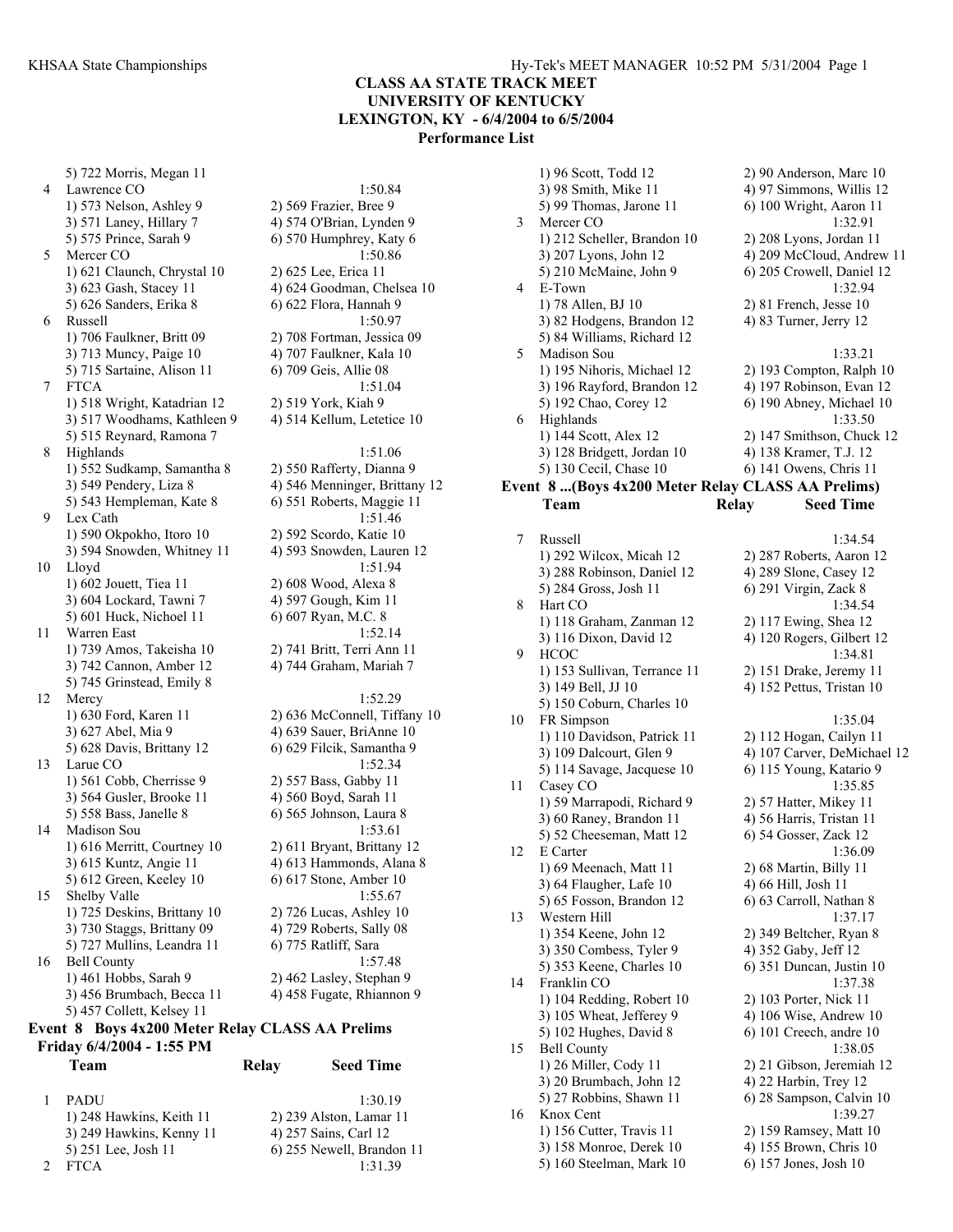| Event 9 Girls 1600 Meter Run CLASS AA<br>Saturday 6/5/2004 - 1:10 PM |                                                   |    |                              |                  |      |
|----------------------------------------------------------------------|---------------------------------------------------|----|------------------------------|------------------|------|
|                                                                      |                                                   |    |                              |                  |      |
|                                                                      | <b>Name</b>                                       | Yr |                              | <b>School</b>    | Seed |
| Time                                                                 |                                                   |    |                              |                  |      |
|                                                                      |                                                   |    |                              |                  |      |
| 1                                                                    | 637 Mims, Carmen                                  | 11 | Mercy                        | 5:06.09          |      |
| $\overline{c}$                                                       | 584 Arnold, Ashley                                |    | 12 Lex Cath                  | 5:12.08          |      |
| 3                                                                    | 605 Nieporte, Sondra                              |    | 10 Lloyd                     | 5:27.48          |      |
| 4                                                                    | 540 Dressman, Darcie                              |    | 10 Highlands                 | 5:29.06          |      |
| 5                                                                    | 596 Cooper, Kira                                  | 11 | Lloyd                        | 5:31.36          |      |
| 6                                                                    | 717 Valentine, Mariah                             |    | 10 Russell                   | 5:33.42          |      |
| 7                                                                    | 743 Coulter, Heather                              |    | 12 Warren East               | 5:34.64          |      |
| 8                                                                    | 479 Meeks, Miranda                                | 11 | <b>CALD</b>                  | 5:37.24          |      |
| 9                                                                    | 696 Hayes, Kayla                                  |    | 10 Rockcastle                | 5:40.81          |      |
| 10                                                                   | 477 Piper, Abby                                   | 11 | Boyle Co                     | 5:41.00          |      |
| 11                                                                   | 680 Ventura, Sarah                                |    | 12 Powell CO                 | 5:44.42          |      |
| 12                                                                   | 645 Baker, Lindsay                                |    | 8 North Oldham               | 5:44.59          |      |
| 13                                                                   | 516 Shultz, Rebecca                               |    | 9 FTCA                       | 5:44.75          |      |
| 14                                                                   | 735 Miller, Kristen                               |    | 10 Sold                      | 5:44.93          |      |
| 15                                                                   | 748 Herrington, Claire                            | 8  | Warren East                  | 5:48.14          |      |
| 16                                                                   | 467 White, Brooke                                 |    | 9 Bell County                | 5:50.28          |      |
|                                                                      | Event 10 Boys 1600 Meter Run CLASS AA             |    |                              |                  |      |
|                                                                      | Saturday 6/5/2004 - 1:15 PM                       |    |                              |                  |      |
|                                                                      |                                                   |    |                              |                  |      |
|                                                                      | <b>Name</b>                                       | Yr |                              | <b>School</b>    | Seed |
| Time                                                                 |                                                   |    |                              |                  |      |
|                                                                      |                                                   |    |                              |                  |      |
| 1                                                                    | 220 Fortney, Jacob                                |    | 12 MUNO                      | 4:26.28          |      |
| $\boldsymbol{2}$                                                     | 132 Derrick, Breylen                              | 12 | Highlands                    | 4:26.28          |      |
| 3                                                                    | 245 Casey, Emon                                   |    | 11 PADU                      | 4:28.31          |      |
| 4                                                                    | 86 Duncan, Ron                                    |    | 10 Fleming CO                | 4:28.38          |      |
| 5                                                                    | 36 Morgan, Patrick                                | 11 | Boyle Co                     | 4:30.75          |      |
| 6                                                                    | 19 Blank, Nathaniel                               | 12 | <b>Bell County</b>           | 4:32.15          |      |
| 7                                                                    | 181 Knapp, Keith                                  |    | 12 Lloyd                     | 4:32.82          |      |
| 8                                                                    | 324 Keown, Travis                                 |    | 12 Warren East               | 4:32.94          |      |
| 9                                                                    | 265 Ratliff, Brett                                |    | 12 Pike CO Cent              | 4:33.61          |      |
| 10                                                                   | 182 Kruskamp, Keenan                              | 11 | Lloyd                        | 4:37.34          |      |
| 11                                                                   | 340 Liversedge, Nathan                            |    | 9 W Jess                     | 4:37.86          |      |
| 12                                                                   | 35 Lawson, Devin                                  |    | 12 Boyle Co                  | 4:39.27          |      |
| 13                                                                   | 242 Bramia, Andre                                 |    | 10 PADU                      | 4:45.91          |      |
| 14                                                                   | 228 Dugan, Brian                                  | 11 | North Oldham                 | 4:47.36          |      |
| 15                                                                   | 39 Biddle, Lance                                  | 10 | <b>Bullitt East</b>          | 4:50.74          |      |
|                                                                      | 16 74 Hammond, James 11 Edmonson Count 4:53.74    |    |                              |                  |      |
|                                                                      |                                                   |    |                              |                  |      |
|                                                                      | Event 11 Girls 4x100 Meter Relay CLASS AA Prelims |    |                              |                  |      |
|                                                                      | Friday 6/4/2004 - 2:05 PM                         |    |                              |                  |      |
|                                                                      | Team                                              |    | Relay                        | <b>Seed Time</b> |      |
|                                                                      |                                                   |    |                              |                  |      |
| 1                                                                    | <b>PADU</b>                                       |    |                              | 49.10            |      |
|                                                                      | 1) 669 Starks, Santana 10                         |    | 2) 662 Overstreet, Chelsea 9 |                  |      |
|                                                                      | 3) 663 Powless, Ashley 11                         |    | 4) 650 Akojie, Ehi 10        |                  |      |
|                                                                      | 5) 653 Burbage, Danielle 10                       |    | 6) 668 Sims, Saundria 8      |                  |      |
| 2                                                                    | Franklin CO                                       |    |                              | 51.78            |      |
|                                                                      | 1) 521 Bush, Layne 10                             |    | 2) 524 Durham, Jessica 10    |                  |      |
|                                                                      | 3) 527 Stone, Yvonne 9                            |    | 4) 526 Oldham, Veniece 8     |                  |      |
|                                                                      | 5) 522 Carter, Latassia 10                        |    | 6) 523 Davis, Krystal 8      |                  |      |
| 3                                                                    | <b>FTCA</b>                                       |    |                              | 52.03            |      |
|                                                                      | 1) 518 Wright, Katadrian 12                       |    | 2) 514 Kellum, Letetice 10   |                  |      |
|                                                                      | 3) 519 York, Kiah 9                               |    | 4) 517 Woodhams, Kathleen 9  |                  |      |
| 4                                                                    | Lloyd                                             |    |                              | 52.12            |      |
|                                                                      | 1) 602 Jouett, Tiea 11                            |    | 2) 607 Ryan, M.C. 8          |                  |      |
|                                                                      | 3) 597 Gough, Kim 11                              |    | 4) 600 Harper, Kate 9        |                  |      |
|                                                                      |                                                   |    |                              |                  |      |

|    | 5) 608 Wood, Alexa 8                                  |              | 6) 604 Lockard, Tawni 7                              |
|----|-------------------------------------------------------|--------------|------------------------------------------------------|
| 5  | Shawnee                                               |              | 52.34                                                |
|    | 1) 719 Boyd, LaTonya 11                               |              | 2) 721 Milan, Tiara 11                               |
|    | 3) 723 Robertson, Ashley 10                           |              | 4) 724 Wilson, Annette 9                             |
|    | 5) 720 Dunn, Erica 12                                 |              |                                                      |
| 6  | Sold                                                  |              | 52.45                                                |
|    | 1) 731 Abale, Julie 11                                |              | 2) 736 Nixon, Michelle 12                            |
|    | 3) 733 Hinkle, Kiara 9                                |              | 4) 734 Jenkins, Deandrea 10                          |
|    | 5) 732 Fleming, Jessica 10                            |              |                                                      |
|    | Event 11 (Girls 4x100 Meter Relay CLASS AA Prelims)   |              |                                                      |
|    | Team                                                  | <b>Relay</b> | <b>Seed Time</b>                                     |
|    |                                                       |              |                                                      |
| 7  | WEBS                                                  |              | 52.78                                                |
|    | 1) 765 Pritchett, Katlin 9                            |              | 2) 763 Owen, Caitlin 10                              |
|    | 3) 761 Griffin, Brandi 11                             |              | 4) 762 Montgomery, Julie 11                          |
|    | 5) 760 Gill, Natasha 9                                |              | 6) 764 Patton, Emily 8                               |
| 8  | Lawrence CO                                           |              | 52.85                                                |
|    | 1) 573 Nelson, Ashley 9                               |              | 2) 569 Frazier, Bree 9                               |
|    | 3) 571 Laney, Hillary 7                               |              | 4) 574 O'Brian, Lynden 9                             |
|    | 5) 575 Prince, Sarah 9                                |              |                                                      |
| 9  | Lex Cath                                              |              | 6) 570 Humphrey, Katy 6<br>52.91                     |
|    |                                                       |              |                                                      |
|    | 1) 590 Okpokho, Itoro 10                              |              | 2) 592 Scordo, Katie 10<br>4) 593 Snowden, Lauren 12 |
|    | 3) 594 Snowden, Whitney 11<br>5) 591 Ramsey, Lauren 9 |              |                                                      |
|    | Madison Sou                                           |              |                                                      |
| 10 |                                                       |              | 53.51                                                |
|    | 1) 616 Merritt, Courtney 10                           |              | 2) 614 Kennedy, Carmen 9                             |
|    | 3) 615 Kuntz, Angie 11                                |              | 4) 612 Green, Keeley 10                              |
|    | 5) 613 Hammonds, Alana 8                              |              | 6) 617 Stone, Amber 10                               |
| 11 | Russell                                               |              | 53.78                                                |
|    | 1) 715 Sartaine, Alison 11                            |              | 2) 713 Muncy, Paige 10                               |
|    | 3) 712 Miller, Kendra 10                              |              | 4) 706 Faulkner, Britt 09                            |
|    | 5) 708 Fortman, Jessica 09                            |              | 6) 710 Hoback, Nikki 09                              |
| 12 | E-Town                                                |              | 53.81                                                |
|    | 1) 504 Warfield, Kabrenda 10                          |              | 2) 498 Donnelly, Lara 11                             |
|    | 3) 501 Powell, Emerald 11                             |              | 4) 503 Turner, Tasha 11                              |
|    | 5) 500 Kuklinski, Madison 8                           |              | 6) 499 Jennings, Robyn 11                            |
| 13 | Corbin                                                |              | 53.83                                                |
|    | 1) 490 Annen, Jessica 12                              |              | 2) 491 Davis, Libby 9                                |
|    | 3) 492 Farris, Amanda 12                              |              | 4) 493 Mosely, Tiffany 10                            |
|    | 5) 494 Shelton, Morgan 10                             |              | 6) 495 Steele, Vanessa 10                            |
| 14 | Larue CO                                              |              | 53.84                                                |
|    | 1) 561 Cobb, Cherrisse 9                              |              | 2) 557 Bass, Gabby 11                                |
|    | 3) 564 Gusler, Brooke 11                              |              | 4) 560 Boyd, Sarah 11                                |
|    | 5) 558 Bass, Janelle 8                                |              | 6) 565 Johnson, Laura 8                              |
| 15 | Shelby Valle                                          |              | 55.81                                                |
|    | 1) 728 Newsome, Natasha 11                            |              | 2) 726 Lucas, Ashley 10                              |
|    | 3) 730 Staggs, Brittany 09                            |              | 4) 729 Roberts, Sally 08                             |
|    | 5) 727 Mullins, Leandra 11                            |              | 6) 725 Deskins, Brittany 10                          |
| 16 | Leslie CO                                             |              | 56.00                                                |
|    | 1) 583 Sizemore, Deana 8                              |              | 2) 576 Barger, Brittany 12                           |
|    | 3) 577 Benton, Heather 12                             |              | 4) 578 Boggs, Whitney 8                              |
|    | 5) 582 Morgan, Courtney 10                            |              | 6) 579 Couch, Whitney 10                             |
|    | Event 12 Boys 4x100 Meter Relay CLASS AA Prelims      |              |                                                      |
|    | Friday 6/4/2004 - 2:15 PM                             |              |                                                      |
|    | Team                                                  | <b>Relay</b> | <b>Seed Time</b>                                     |
| 1  | PADU                                                  |              | 42.97                                                |
|    | 1) 248 Hawkins, Keith 11                              |              | 2) 257 Sains, Carl 12                                |
|    | 3) 249 Hawkins, Kenny 11                              |              | 4) 255 Newell, Brandon 11                            |
|    | 5) 239 Alston, Lamar 11                               |              | 6) 251 Lee, Josh 11                                  |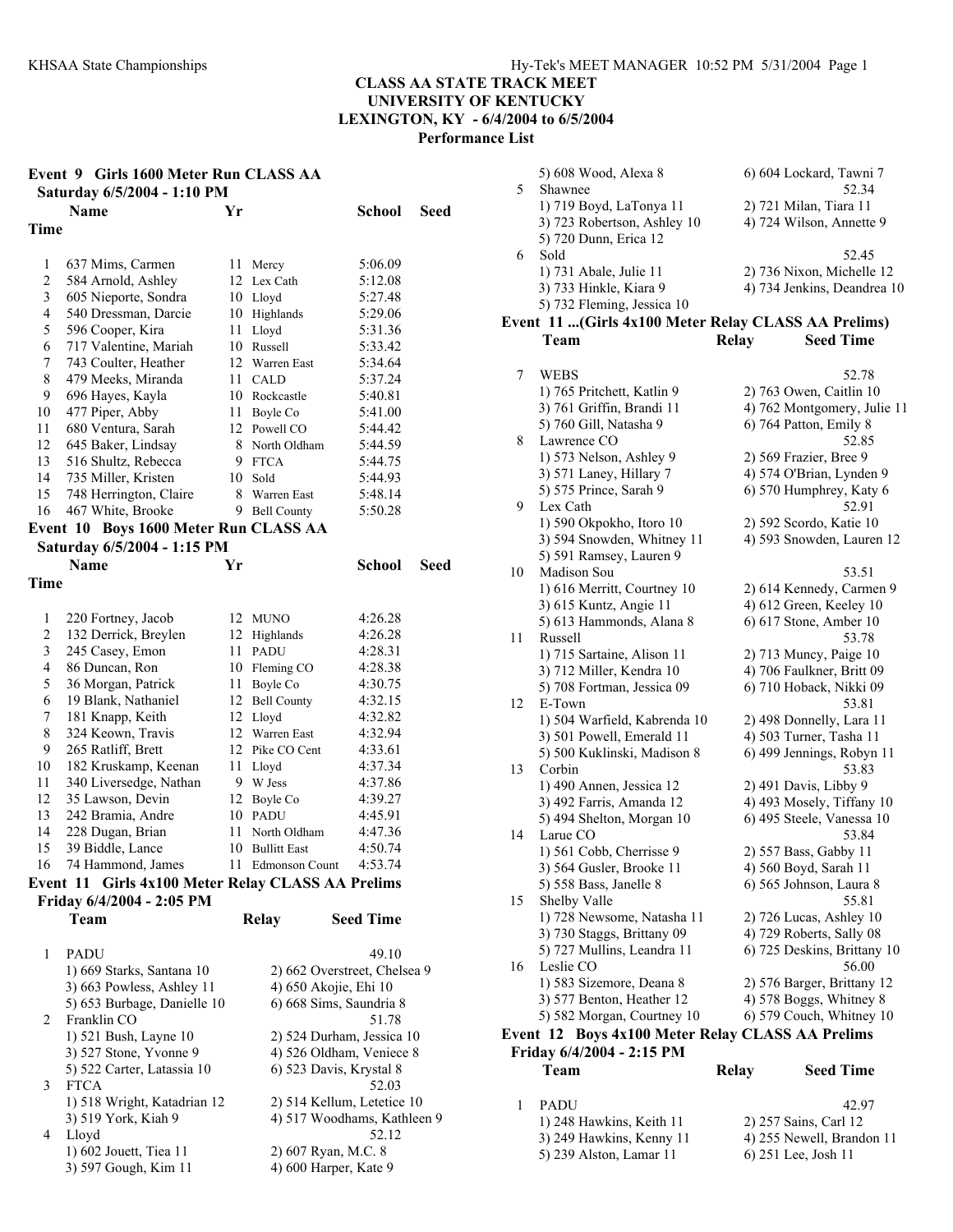2 E-Town 44.94 1) 78 Allen, BJ 10 2) 80 French, AJ 11  $3)$  81 French, Jesse 10  $\qquad$  4) 82 Hodgens, Brandon 12 5) 83 Turner, Jerry 12 3 Highlands 44.94 1) 128 Bridgett, Jordan 10 2) 138 Kramer, T.J. 12 3) 143 Peterman, Robbie 11 4) 148 Stowers, Mike 11 5) 141 Owens, Chris 11 6) 137 Kramer, Jordan 9 4 Lloyd 44.98 1) 185 Meiman, Vince 12 2) 183 Lovett, Tim 12 3) 179 Kinney, Charles 11 4) 175 Hall, J.J. 9<br>5) 187 Vance, Howard 12 6) 188 Webb, Dara 10 5) 187 Vance, Howard 12 5 Madison Sou 45.24 1) 195 Nihoris, Michael 12 2) 199 Stamper, Zach 11 3) 193 Compton, Ralph 10 4) 198 Smith, Robbie 12 5) 197 Robinson, Evan 12 6) 196 Rayford, Brandon 12 6 HEAT 45.37 1) 121 Austin, Brandon 11 2) 124 Donohoo, Corey 11 3) 126 Shidal, Jeff 12 4) 125 Long, Jayce 10 5) 122 Beyer, Hunter 11 7 Mercer CO 45.48 1) 212 Scheller, Brandon 10 2) 208 Lyons, Jordan 11 3) 207 Lyons, John 12 4) 209 McCloud, Andrew 11<br>5) 204 Coatney, Sonny 9 6) 211 Potter, Josh 12 5) 204 Coatney, Sonny 9 8 Hart CO 45.64 1) 118 Graham, Zanman 12 2) 117 Ewing, Shea 12 3) 116 Dixon, David 12 4) 120 Rogers, Gilbert 12 9 FR Simpson 45.94 1) 114 Savage, Jacquese 10 2) 112 Hogan, Cailyn 11 3) 109 Dalcourt, Glen 9 4) 110 Davidson, Patrick 11 5) 113 Payne, Jereece 8 6) 108 Crafton, Rowland 10 Russell 46.13 1) 292 Wilcox, Micah 12 2) 287 Roberts, Aaron 12 3) 289 Slone, Casey 12 4) 284 Gross, Josh 11 5) 288 Robinson, Daniel 12 6) 291 Virgin, Zack 8 11 HCOC 46.22 1) 153 Sullivan, Terrance 11 2) 151 Drake, Jeremy 11 3) 149 Bell, JJ 10 4) 152 Pettus, Tristan 10 5) 150 Coburn, Charles 10 12 W Jess 46.23<br>1) 335 Darby, Eli 10 2) 337 Gray, Trevor 11 3) 339 Johnson, Brian 10 4) 345 Smith, DeMark 11 5) 336 Freitas, Jarrod 9 6) 332 Burbridge, Tristan 9 13 Western Hill 46.53 1) 354 Keene, John 12 2) 353 Keene, Charles 10 3) 350 Combess, Tyler 9 4) 352 Gaby, Jeff 12 5) 349 Beltcher, Ryan 8 6) 351 Duncan, Justin 10 14 Moore 47.03 1) 213 Booker, Ricky 10 2) 214 Gholson, Johnathan 9 3) 218 Webster, Tyrus 9 4) 215 Hall, Kaelin 9 5) 216 Penick, Demetrius 9 6) 217 Robinson, Cordero 10 15 Belfry 47.14 1) 15 Jones, David 11 2) 17 Phillips, Jordan 10 3) 16 Kendrick, Kurtis 12 4) 13 Akers, James 11 5) 14 Howard, Doug 11 6) 18 Testerman, Jared 09 **Event 12 ...(Boys 4x100 Meter Relay CLASS AA Prelims)** 

2) 337 Gray, Trevor 11

# **Team Relay Seed Time**

16 Shelby Valle 47.97 1) 307 Griffith, Timmy 11 2) 306 France, Richard 11 3) 310 Potter, Nick 11 4) 311 Smallwood, Alex 09

|                | 5) 308 Mullins, Zach 10                           |    | 6) 309 Phillips, Gage 08 |         |      |
|----------------|---------------------------------------------------|----|--------------------------|---------|------|
|                | Event 13 Girls 400 Meter Dash CLASS AA Prelims    |    |                          |         |      |
|                | Friday 6/4/2004 - 2:25 PM                         |    |                          |         |      |
|                | Name                                              | Yr |                          | School  | Seed |
| Time           |                                                   |    |                          |         |      |
|                |                                                   |    |                          |         |      |
| 1              | 695 Hammond, Heather                              |    | 11 Rockcastle            | 58.46   |      |
| $\overline{c}$ | 474 Hall, Sarah                                   |    | 9 Boyle Co               | 1:00.29 |      |
| $\mathfrak{Z}$ | 630 Ford, Karen                                   | 11 | Mercy                    | 1:00.70 |      |
| 4              | 663 Powless, Ashley                               | 11 | <b>PADU</b>              | 1:00.79 |      |
| 5              | 742 Cannon, Amber                                 |    | 12 Warren East           | 1:01.04 |      |
| 6              | 764 Patton, Emily                                 |    | 8 WEBS                   | 1:01.71 |      |
| 7              | 481 Dixon, Rita                                   |    | 12 Casey CO              | 1:02.14 |      |
| 8              | 648 Dixon, Christy                                | 11 | <b>OCAT</b>              | 1:02.21 |      |
| 9              | 707 Faulkner, Kala                                |    | 10 Russell               | 1:02.64 |      |
| 10             | 665 Renfro, LeighAnn                              |    | 9 PADU                   | 1:02.99 |      |
| 11             | 693 Burdette, Katie                               |    | 8 Rockcastle             | 1:03.02 |      |
| 12             | 580 Douglas, Katie                                |    | 10 Leslie CO             | 1:03.14 |      |
| 13             | 452 Sprague, Joelle                               |    | 10 Anderson Co           | 1:03.17 |      |
| 14             | 770 Webb, Erika                                   |    | 9 W Carter               | 1:03.34 |      |
| 15             | 578 Boggs, Whitney                                | 8  | Leslie CO                | 1:04.49 |      |
| 16             | 530 Jones, Sara                                   | 11 | FR Simpson               | 1:06.94 |      |
|                | Event 14 Boys 400 Meter Dash CLASS AA Prelims     |    |                          |         |      |
|                | Friday 6/4/2004 - 2:35 PM                         |    |                          |         |      |
|                | Name                                              | Yr |                          | School  | Seed |
| Time           |                                                   |    |                          |         |      |
|                |                                                   |    |                          |         |      |
| 1              | 240 Barton, Anthony                               |    | 12 PADU                  | 51.09   |      |
| $\overline{c}$ | 290 Smith, Chris                                  |    | 12 Russell               | 51.15   |      |
| 3              | 196 Rayford, Brandon                              |    | 12 Madison Sou           | 51.15   |      |
| 4              | 341 Martin, Mark                                  |    | 10 W Jess                | 51.26   |      |
| 5              | 174 Emrath, Dave                                  |    | 12 Lloyd                 | 51.55   |      |
| 6              | 251 Lee, Josh                                     | 11 | PADU                     | 51.71   |      |
| 7              | 147 Smithson, Chuck                               |    | 12 Highlands             | 51.85   |      |
| 8              | 232 Vriesinga, Richard                            |    | 11 North Oldham          | 51.86   |      |
| 9              | 20 Brumbach, John                                 |    | 12 Bell County           | 52.00   |      |
| 10             | 172 White, Nathan                                 |    | 11 Lex Cath              | 52.03   |      |
| 11             | 43 Fowler, Casey                                  |    | 12 Butler Co             | 52.24   |      |
| 12             | 11 Graves, Jarod                                  |    | 11 Anderson Co           | 52.44   |      |
| 13             | 278 Marin, Joseph                                 | 11 | Rowan CO                 | 52.50   |      |
| 14             | 171 Vogelsang, Kevin                              |    | 11 Lex Cath              | 52.65   |      |
| 15             | 77 Webb, Todd                                     |    | 12 Edmonson Count        | 52.74   |      |
| 16             | 269 Greer, Lonnie                                 |    | 11 Powell CO             | 53.06   |      |
|                | Event 15 Girls 300 Meter Hurdles CLASS AA Prelims |    |                          |         |      |
|                | Friday 6/4/2004 - 2:45 PM                         |    |                          |         |      |
|                | <b>Name</b>                                       | Yr |                          | School  | Seed |
| Time           |                                                   |    |                          |         |      |
|                |                                                   |    |                          |         |      |
| 1              | 695 Hammond, Heather                              | 11 | Rockcastle               | 46.27   |      |
| $\overline{c}$ | 621 Claunch, Chrystal                             | 10 | Mercer CO                | 47.02   |      |
| $\mathfrak{Z}$ | 650 Akojie, Ehi                                   |    | 10 PADU                  | 47.69   |      |
| 4              | 539 Ryan, Chloe                                   |    | 12 Henry CO              | 49.32   |      |
| 5              | 461 Hobbs, Sarah                                  | 9. | <b>Bell County</b>       | 49.39   |      |
| 6              | 662 Overstreet, Chelsea                           | 9. | <b>PADU</b>              | 49.41   |      |
| 7              | 706 Faulkner, Britt                               | 09 | Russell                  | 49.57   |      |
| 8              | 602 Jouett, Tiea                                  | 11 | Lloyd                    | 50.64   |      |
| 9              | 597 Gough, Kim                                    | 11 | Lloyd                    | 50.77   |      |
| 10             | 505 Decker, April                                 | 11 | Fairdale                 | 50.92   |      |

11 649 Dooper, Jennifer 10 OCAT 51.75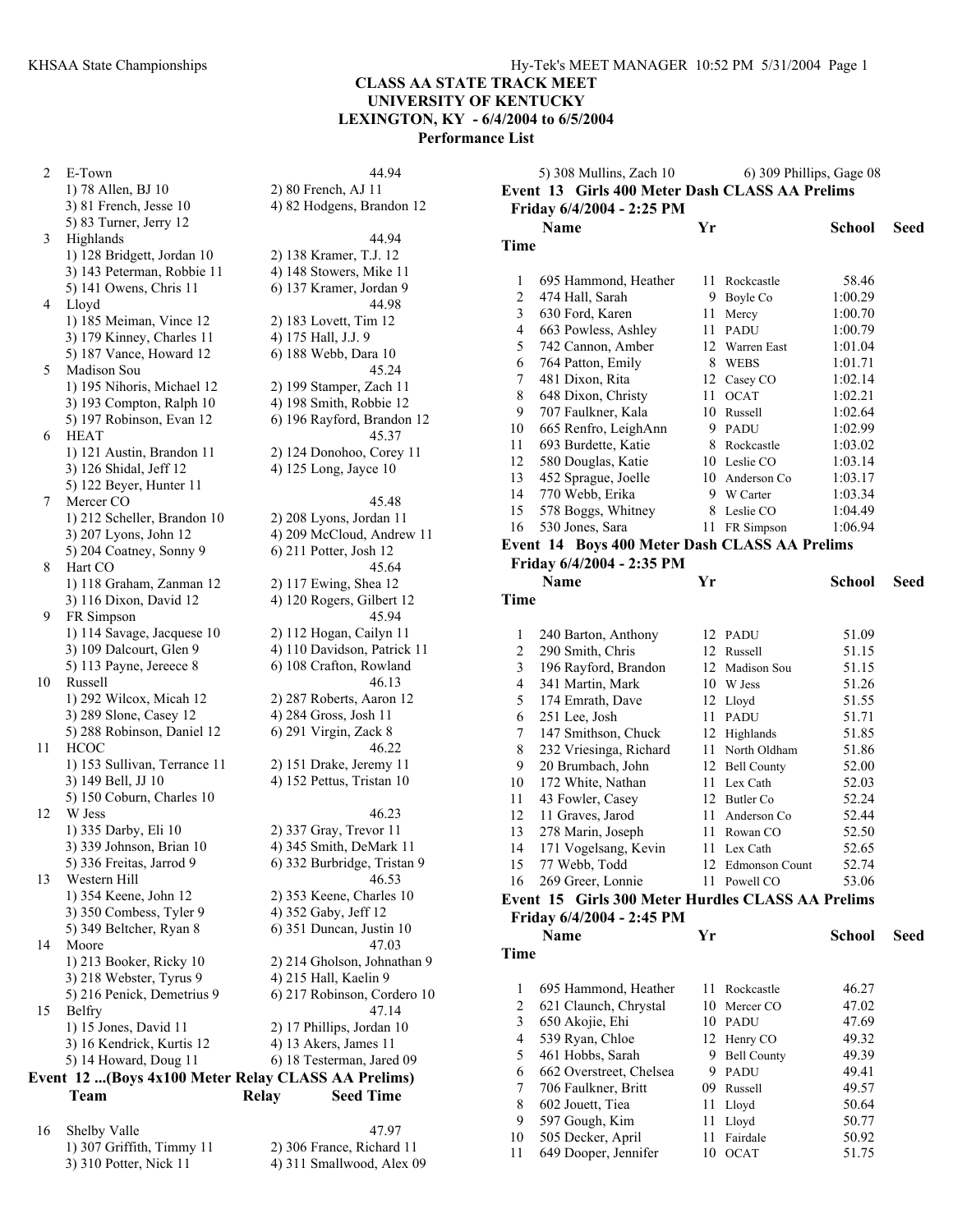| 12                       | 620 Alford, Lindsey                              |      | 10 Mercer CO              | 51.93              |      |
|--------------------------|--------------------------------------------------|------|---------------------------|--------------------|------|
| 13                       | 553 Wehage, Maggie                               |      | 12 Highlands              | 51.97              |      |
| 14                       | 554 Martin, Heather                              |      | 10 Knott CO CE            | 52.43              |      |
| 15 <sup>15</sup>         | 738 Brockman, Delaina                            |      | 10 Taylor Count           | 52.74              |      |
| 16                       | 535 Romance, Rachel                              |      | 10 Hart CO                | 52.84              |      |
|                          | Event 16 Boys 300 Meter Hurdles CLASS AA Prelims |      |                           |                    |      |
|                          | Friday 6/4/2004 - 2:55 PM                        |      |                           |                    |      |
|                          | <b>Name</b>                                      | Yr   |                           | <b>School</b>      | Seed |
| Time                     |                                                  |      |                           |                    |      |
|                          |                                                  |      |                           |                    |      |
| 1                        | 279 Mincey, Sam                                  |      | 12 Rowan CO               | 38.73              |      |
| $\overline{c}$           | 107 Carver, DeMichael                            |      | 12 FR Simpson             | 39.64              |      |
| 3<br>$\overline{4}$      | 194 Friend, Jason                                | 11 - | Madison Sou<br>12 PADU    | 41.51<br>41.53     |      |
| 5                        | 244 Carr, Barkley<br>331 Shepherd, Corey         |      | 12 W Carter               | 41.56              |      |
| 6                        | 117 Ewing, Shea                                  |      | 12 Hart CO                | 41.74              |      |
| 7                        | 288 Robinson, Daniel                             |      | 12 Russell                | 41.83              |      |
| 8                        | 49 Justis, Dakota                                |      | 12 Butler Co              | 42.04              |      |
| 9                        | 212 Scheller, Brandon                            |      | 10 Mercer CO              | 42.09              |      |
| 10                       | 100 Wright, Aaron                                |      | 11 FTCA                   | 42.16              |      |
| 11                       | 40 Meuer, Chris                                  |      | 12 Bullitt East           | 42.34              |      |
| 12                       | 135 Hamel, Brady                                 |      | 12 Highlands              | 42.50              |      |
| 13                       | 334 Crist, Jason                                 |      | 10 W Jess                 | 42.52              |      |
| 14                       | 271 Jamerson, Nicholas                           |      | 12 Prestonsburg           | 43.68              |      |
| 15                       | 27 Robbins, Shawn                                | 11   | <b>Bell County</b>        | 43.87              |      |
| 16                       | 350 Combess, Tyler                               |      | 9 Western Hill            | 44.77              |      |
|                          | Event 17 Girls 800 Meter Run CLASS AA            |      |                           |                    |      |
|                          | Saturday 6/5/2004 - 2:25 PM                      |      |                           |                    |      |
|                          | <b>Name</b>                                      | Yr   |                           | <b>School</b>      | Seed |
| Time                     |                                                  |      |                           |                    |      |
|                          |                                                  |      |                           |                    |      |
| 1                        | 743 Coulter, Heather                             |      | 12 Warren East            | 2:23.34            |      |
| $\overline{c}$           | 584 Arnold, Ashley                               |      | 12 Lex Cath               | 2:23.36            |      |
|                          |                                                  |      |                           |                    |      |
| 3                        | 471 Bayless, Kathryn                             |      | 12 Boyle Co               | 2:24.19            |      |
| $\overline{\mathcal{L}}$ | 500 Kuklinski, Madison                           |      | 8 E-Town                  | 2:24.34            |      |
| 5                        | 637 Mims, Carmen                                 |      | 11 Mercy                  | 2:27.10            |      |
| 6                        | 507 Harmon, Ashley                               |      | 12 Fleming CO             | 2:27.18            |      |
| 7                        | 476 Lammy, Sarah                                 | 11   | Boyle Co                  | 2:27.89            |      |
| 8                        | 716 Smith, Jennifer                              |      | 12 Russell                | 2:28.09            |      |
| 9                        | 658 Kaultenbach, Claire                          | 11   | <b>PADU</b>               | 2:28.51            |      |
| 10                       | 605 Nieporte, Sondra                             | 10   | Lloyd                     | 2:29.26            |      |
| 11                       | 481 Dixon, Rita                                  |      | 12 Casey CO               | 2:29.35            |      |
| 12                       | 703 Hunley, Alex                                 | 11   | Rowan CO                  | 2:30.09            |      |
| 13                       | 516 Shultz, Rebecca                              | 9.   | <b>FTCA</b>               | 2:33.41            |      |
| 14                       | 452 Sprague, Joelle                              |      | 10 Anderson Co            | 2:35.15            |      |
| 15                       | 680 Ventura, Sarah                               | 12   | Powell CO                 | 2:36.31            |      |
| 16                       | 467 White, Brooke                                | 9    | <b>Bell County</b>        | 2:38.00            |      |
|                          | Event 18 Boys 800 Meter Run CLASS AA             |      |                           |                    |      |
|                          | Saturday 6/5/2004 - 2:35 PM                      |      |                           |                    |      |
|                          | <b>Name</b>                                      | Yr   |                           | School             | Seed |
| Time                     |                                                  |      |                           |                    |      |
| 1                        |                                                  |      | 12 Highlands              | 1:59.74            |      |
| $\overline{c}$           | 132 Derrick, Breylen                             | 12   | PADU                      | 2:00.74            |      |
| 3                        | 247 Fountain, Chris                              |      | 12 MUNO                   | 2:00.97            |      |
| $\overline{4}$           | 220 Fortney, Jacob                               |      |                           |                    |      |
| 5                        | 12 Morgan, Ryan<br>94 Mines, Adam                |      | 12 Anderson Co<br>12 FTCA | 2:01.05<br>2:01.11 |      |
| 6                        | 182 Kruskamp, Keenan                             | 11   | Lloyd                     | 2:01.24            |      |

| 8                        | 36 Morgan, Patrick                               | 11   | Boyle Co                | 2:01.79              |      |
|--------------------------|--------------------------------------------------|------|-------------------------|----------------------|------|
| 9                        | 319 Larason, Bryan                               |      | 12 Taylor Count         | 2:02.04              |      |
| 10                       | 74 Hammond, James                                |      | 11 Edmonson Count       | 2:02.24              |      |
| 11                       | 233 Weigngardt, Matt                             |      | 12 North Oldham         | 2:02.26              |      |
| 12                       | 230 Hudson, Ryan                                 |      | 12 North Oldham         | 2:03.09              |      |
| 13                       | 282 Pettit, Travis                               |      | 10 Rowan CO             | 2:03.24              |      |
| 14                       | 168 Postel, Christian                            |      | 12 Lex Cath             | 2:03.71              |      |
| 15                       | 265 Ratliff, Brett                               |      | 12 Pike CO Cent         | 2:05.56              |      |
| 16                       |                                                  |      |                         | 2:09.23              |      |
|                          | 23 Hoskins, Ben                                  |      | 11 Bell County          |                      |      |
|                          | Event 19 Girls 200 Meter Dash CLASS AA Prelims   |      |                         |                      |      |
|                          | Friday 6/4/2004 - 3:05 PM                        |      |                         |                      |      |
|                          | <b>Name</b>                                      | Yr   |                         | School               | Seed |
| <b>Time</b>              |                                                  |      |                         |                      |      |
|                          |                                                  |      |                         |                      |      |
| 1                        | 668 Sims, Saundria                               |      | 8 PADU                  | 26.48                |      |
| $\mathbf{2}$             | 529 Jones, Diamonde                              | 11   | FR Simpson              | 26.54                |      |
| 3                        | 474 Hall, Sarah                                  | 9.   | Boyle Co                | 26.58                |      |
| 4                        | 590 Okpokho, Itoro                               |      | 10 Lex Cath             | 26.59                |      |
| 5                        | 734 Jenkins, Deandrea                            |      | 10 Sold                 | 26.64                |      |
| 6                        | 533 Robbins, Jessica                             | 11 - | Hart CO                 | 26.64                |      |
| 7                        | 742 Cannon, Amber                                | 12   | Warren East             | 26.69                |      |
| 8                        | 630 Ford, Karen                                  | 11   | Mercy                   | 26.87                |      |
| 9                        | 621 Claunch, Chrystal                            |      | 10 Mercer CO            | 27.03                |      |
| 10                       | 557 Bass, Gabby                                  |      | 11 Larue CO             | 27.14                |      |
| 11                       | 723 Robertson, Ashley                            |      | 10 Shawnee              | 27.22                |      |
| 12                       | 518 Wright, Katadrian                            |      | 12 FTCA                 | 27.32                |      |
| 13                       | 729 Roberts, Sally                               |      | 08 Shelby Valle         | 27.32                |      |
| 14                       | 704 Iwu, Jessica                                 |      | 9 Rowan CO              | 27.37                |      |
| 15                       | 454 Bolden, Ashley                               | 12   | <b>Bell County</b>      | 27.44                |      |
| 16                       | 768 Price, Tabby                                 | 10   | W Carter                | 27.53                |      |
|                          |                                                  |      |                         |                      |      |
|                          |                                                  |      |                         |                      |      |
|                          | Event 20 Boys 200 Meter Dash CLASS AA Prelims    |      |                         |                      |      |
|                          | Friday 6/4/2004 - 3:15 PM<br><b>Name</b>         | Yr   |                         | School               | Seed |
| <b>Time</b>              |                                                  |      |                         |                      |      |
|                          |                                                  |      |                         |                      |      |
| 1                        | 257 Sains, Carl                                  |      | 12 PADU                 | 22.40                |      |
| $\overline{c}$           | 118 Graham, Zanman                               |      | 12 Hart CO              | 22.74                |      |
| 3                        | 196 Rayford, Brandon                             |      | 12 Madison Sou          | 22.79                |      |
| $\overline{\mathcal{L}}$ | 97 Simmons, Willis                               |      | 12 FTCA                 | 22.88                |      |
| 5                        |                                                  | 11   | Rowan CO                | 23.12                |      |
| 6                        | 275 Franklin, Tyler                              | 9    | Lloyd                   | 23.13                |      |
| 7                        | 175 Hall, J.J.                                   | 11   |                         |                      |      |
|                          | 209 McCloud, Andrew                              | 11   | Mercer CO               | 23.16                |      |
| 8<br>9                   | 56 Harris, Tristan                               | 11   | Casey CO<br><b>PADU</b> | 23.19                |      |
| 10                       | 249 Hawkins, Kenny                               | 10   |                         | 23.21<br>23.34       |      |
| 11                       | 78 Allen, BJ                                     | 9    | E-Town                  |                      |      |
|                          | 347 Collins, Justin                              |      | Western                 | 23.44                |      |
| 12                       | 98 Smith, Mike                                   | 11   | <b>FTCA</b>             | 23.58                |      |
| 13                       | 183 Lovett, Tim                                  |      | 12 Lloyd                | 23.74                |      |
| 14                       | 307 Griffith, Timmy                              | 11   | Shelby Valle            | 23.80                |      |
| 15                       | 20 Brumbach, John                                | 12   | <b>Bell County</b>      | 23.94                |      |
| 16                       | 217 Robinson, Cordero                            | 10   | Moore                   | 24.13                |      |
|                          | <b>Girls 3200 Meter Run CLASS AA</b><br>Event 21 |      |                         |                      |      |
|                          | Saturday 6/5/2004 - 2:50 PM                      |      |                         |                      |      |
|                          | <b>Name</b>                                      | Yr   |                         | School               | Seed |
| Time                     |                                                  |      |                         |                      |      |
| 1                        |                                                  | 11   |                         |                      |      |
| $\overline{c}$           | 637 Mims, Carmen<br>584 Arnold, Ashley           | 12   | Mercy<br>Lex Cath       | 11:13.67<br>11:21.31 |      |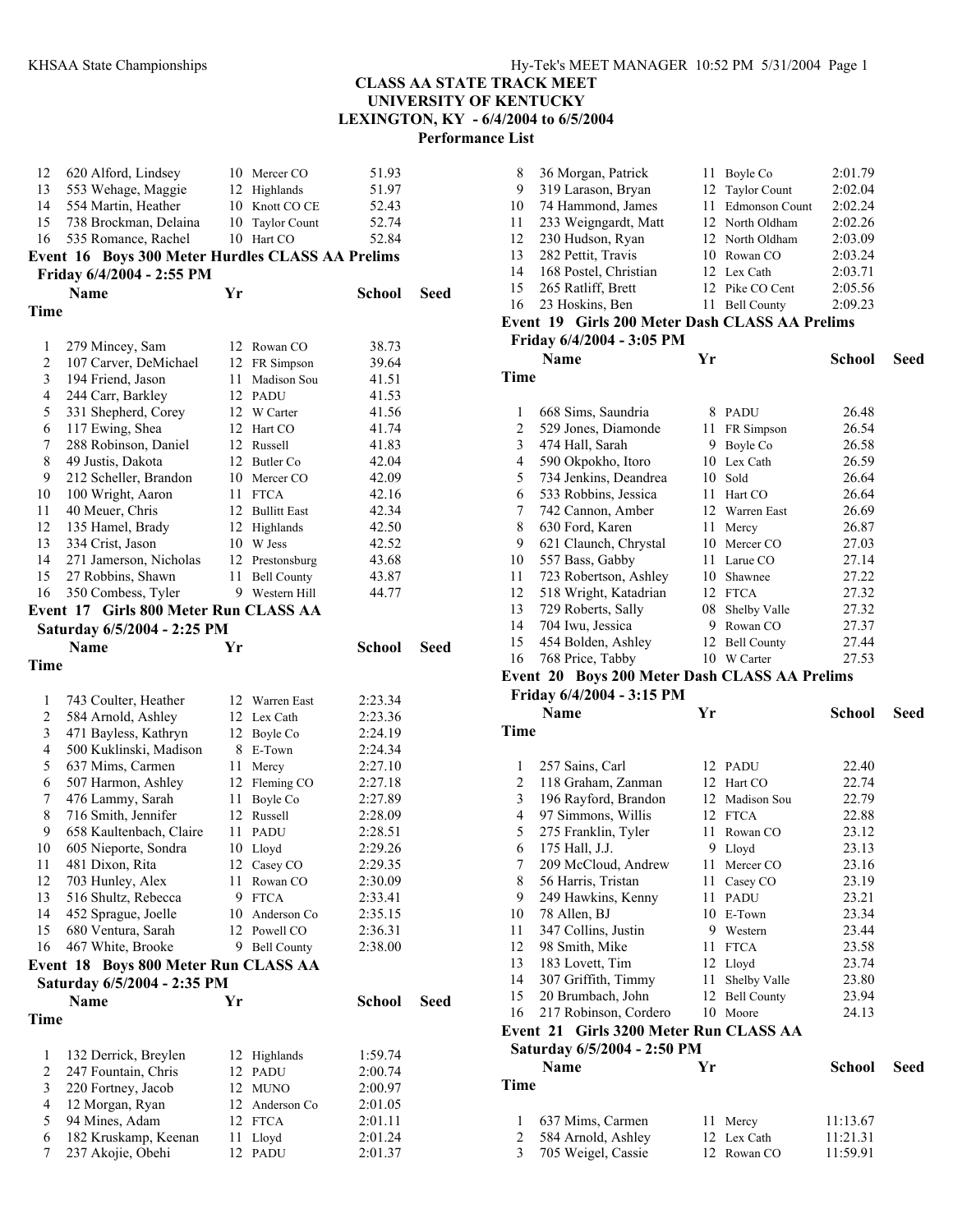| 4              | 540 Dressman, Darcie                                 |    | 10 Highlands        | 12:19.99                      |      |
|----------------|------------------------------------------------------|----|---------------------|-------------------------------|------|
| 5              | 596 Cooper, Kira                                     | 11 | Lloyd               | 12:28.68                      |      |
| 6              | 542 Hansman, Alisha                                  |    | 10 Highlands        | 12:29.47                      |      |
| 7              | 479 Meeks, Miranda                                   | 11 | <b>CALD</b>         | 12:31.34                      |      |
| 8              | 477 Piper, Abby                                      | 11 |                     |                               |      |
|                |                                                      |    | Boyle Co            | 12:32.18                      |      |
| 9              | 748 Herrington, Claire                               |    | 8 Warren East       | 12:33.94                      |      |
| 10             | 475 Jameson, Kelly                                   |    | 10 Boyle Co         | 12:35.78                      |      |
| 11             | 595 Ashcraft, Mandy                                  | 9. | Lloyd               | 12:36.78                      |      |
| 12             | 759 Crouse, Rachel                                   | 11 | WEBS                | 13:05.16                      |      |
| 13             | 750 Mahaney, Lauren                                  |    | 8 Warren East       | 13:12.04                      |      |
| 14             | 680 Ventura, Sarah                                   |    | 12 Powell CO        | 13:14.58                      |      |
| 15             | 460 Hobbs, Hannah                                    |    | 6 Bell County       | 13:25.65                      |      |
| 16             | 632 Grisanti, Julie                                  |    | 12 Mercy            | 13:57.40                      |      |
|                | Event 22 Boys 3200 Meter Run CLASS AA                |    |                     |                               |      |
|                | Saturday 6/5/2004 - 3:05 PM                          |    |                     |                               |      |
|                | <b>Name</b>                                          | Yr |                     | School                        | Seed |
| Time           |                                                      |    |                     |                               |      |
|                |                                                      |    |                     |                               |      |
| $\mathbf{1}$   |                                                      |    |                     | 9:52.16                       |      |
| $\overline{c}$ | 181 Knapp, Keith                                     |    | 12 Lloyd<br>12 OCAT |                               |      |
|                | 235 Thompson, John                                   |    |                     | 10:02.68                      |      |
| $\mathfrak{Z}$ | 228 Dugan, Brian                                     |    | 11 North Oldham     | 10:07.23                      |      |
| $\overline{4}$ | 259 Wilson, Chase                                    |    | 11 PADU             | 10:07.65                      |      |
| 5              | 317 Murner, Daniel                                   |    | 10 Sold             | 10:08.56                      |      |
| 6              | 132 Derrick, Breylen                                 |    | 12 Highlands        | 10:12.78                      |      |
| 7              | 86 Duncan, Ron                                       |    | 10 Fleming CO       | 10:14.35                      |      |
| 8              | 324 Keown, Travis                                    |    | 12 Warren East      | 10:15.14                      |      |
| 9              | 258 Willis, David                                    |    | 9 PADU              | 10:19.54                      |      |
| 10             | 178 Kinman, Eric                                     |    | 10 Lloyd            | 10:24.82                      |      |
| 11             | 140 Mirrielees, Brian                                | 8  | Highlands           | 10:24.93                      |      |
| 12             | 340 Liversedge, Nathan                               |    | 9 W Jess            | 10:31.78                      |      |
| 13             | 273 Cole, Brandon                                    |    | 11 Rockcastle       | 10:42.67                      |      |
| 14             | 19 Blank, Nathaniel                                  |    | 12 Bell County      | 10:43.04                      |      |
| 15             | 322 Harkness, Seth                                   |    | 10 Warren East      | 10:50.44                      |      |
| 16             | 154 Bays, Lee                                        |    | 09 Knox Cent        | 11:33.68                      |      |
|                | Event 23 Girls 4x400 Meter Relay CLASS AA Prelims    |    |                     |                               |      |
|                | Friday 6/4/2004 - 3:25 PM                            |    |                     |                               |      |
|                | Team                                                 |    | Relay               | <b>Seed Time</b>              |      |
|                |                                                      |    |                     |                               |      |
| 1              | Russell                                              |    |                     | 4:13.13                       |      |
|                | 1) 707 Faulkner, Kala 10                             |    |                     | 2) 709 Geis, Allie 08         |      |
|                | 3) 708 Fortman, Jessica 09                           |    |                     | 4) 716 Smith, Jennifer 12     |      |
|                | 5) 710 Hoback, Nikki 09                              |    |                     | 6) 713 Muncy, Paige 10        |      |
|                | Event 23  (Girls 4x400 Meter Relay CLASS AA Prelims) |    |                     |                               |      |
|                | Team                                                 |    | <b>Relay</b>        | <b>Seed Time</b>              |      |
|                |                                                      |    |                     |                               |      |
|                |                                                      |    |                     |                               |      |
| 2              | Boyle Co                                             |    |                     | 4:13.94                       |      |
|                | 1) 476 Lammy, Sarah 11                               |    |                     | 2) 474 Hall, Sarah 9          |      |
|                | 3) 471 Bayless, Kathryn 12                           |    |                     | 4) 469 Adams, Erika 8         |      |
|                | 5) 472 Boitnott, Lindsey 9                           |    |                     | 6) 473 Hall, Courtney 6       |      |
| 3              | Highlands                                            |    |                     | 4:14.71                       |      |
|                | 1) 548 Parian, Olivia 8                              |    |                     | 2) 547 Mueller, Kelsa 9       |      |
|                | 3) 551 Roberts, Maggie 11                            |    |                     | 4) 546 Menninger, Brittany 12 |      |
|                | 5) 552 Sudkamp, Samantha 8                           |    |                     | 6) 550 Rafferty, Dianna 9     |      |
| 4              | PADU                                                 |    |                     | 4:15.38                       |      |
|                | 1) 650 Akojie, Ehi 10                                |    |                     | 2) 665 Renfro, LeighAnn 9     |      |
|                | 3) 658 Kaultenbach, Claire 11                        |    |                     | 4) 663 Powless, Ashley 11     |      |
|                | 5) 664 Prather, Pilar 10                             |    |                     | 6) 668 Sims, Saundria 8       |      |
| 5              | Rockcastle                                           |    |                     | 4:16.66                       |      |
|                | 1) 697 Kincer, Morgan 8                              |    |                     | 2) 692 Bullock, Courtney 8    |      |
|                | 3) 693 Burdette, Katie 8                             |    |                     | 4) 695 Hammond, Heather 11    |      |

|    | 5) 691 Blanton, Tamara 7                         | 6) 699 Thacker, Morgan 8     |                  |
|----|--------------------------------------------------|------------------------------|------------------|
| 6  | Franklin CO                                      |                              | 4:16.95          |
|    | 1) 521 Bush, Layne 10                            | 2) 520 Barker, Caitlin 9     |                  |
|    | 3) 524 Durham, Jessica 10                        | 4) 527 Stone, Yvonne 9       |                  |
|    | 5) 528 Woods, Chelsea 7                          | 6) 526 Oldham, Veniece 8     |                  |
| 7  | W Carter                                         |                              | 4:17.11          |
|    | 1) 766 Barker, Kelly 11                          | 2) 771 Webb, Tiffany 9       |                  |
|    | 3) 770 Webb, Erika 9                             | 4) 768 Price, Tabby 10       |                  |
|    | 5) 767 Lands, Becky 11                           | 6) 769 Walker, Clerrinda 9   |                  |
| 8  | Rowan CO                                         |                              | 4:19.56          |
|    | 1) 703 Hunley, Alex 11                           | 2) 702 Gilvin, Maegan 10     |                  |
|    | 3) 704 Iwu, Jessica 9                            | 4) 700 Alderman, Abby 12     |                  |
|    | 5) 705 Weigel, Cassie 12                         | 6) 701 Crayne, Angela 11     |                  |
| 9  | Mercy                                            |                              | 4:21.42          |
|    | 1) 630 Ford, Karen 11                            | 2) 638 Pierce, Kassie 9      |                  |
|    | 3) 637 Mims, Carmen 11                           | 4) 636 McConnell, Tiffany 10 |                  |
|    | 5) 639 Sauer, BriAnne 10                         | 6) 631 Grisanti, Anna 9      |                  |
| 10 | Warren East                                      |                              | 4:21.64          |
|    | 1) 743 Coulter, Heather 12                       | 2) 745 Grinstead, Emily 8    |                  |
|    | 3) 747 Harkness, Ashley 10                       | 4) 748 Herrington, Claire 8  |                  |
|    | 5) 749 Jackson, Jessica                          | 6) 750 Mahaney, Lauren 8     |                  |
| 11 | WEBS                                             |                              | 4:22.06          |
|    | 1) 763 Owen, Caitlin 10                          | 2) 765 Pritchett, Katlin 9   |                  |
|    | 3) 762 Montgomery, Julie 11                      | 4) 764 Patton, Emily 8       |                  |
|    | 5) 759 Crouse, Rachel 11                         | 6) 760 Gill, Natasha 9       |                  |
| 12 | <b>FTCA</b>                                      |                              | 4:24.28          |
|    | 1) 516 Shultz, Rebecca 9                         | 2) 519 York, Kiah 9          |                  |
|    | 3) 517 Woodhams, Kathleen 9                      | 4) 515 Reynard, Ramona 7     |                  |
|    | 5) 511 Dorsey, Antoinette 8                      |                              |                  |
| 13 | Lloyd                                            |                              | 4:24.51          |
|    | 1) 608 Wood, Alexa 8                             | 2) 598 Grant, Sam 9          |                  |
|    | 3) 606 Nocero, Donnell 7                         | 4) 599 Griffin, Heather 12   |                  |
| 14 | 5) 604 Lockard, Tawni 7<br>Hart CO               | 6) 605 Nieporte, Sondra 10   | 4:32.84          |
|    | 1) 532 Morrison, Brittany 9                      | 2) 535 Romance, Rachel 10    |                  |
|    | 3) 531 Jewell, Marybeth 10                       | 4) 533 Robbins, Jessica 11   |                  |
|    | 5) 536 Smith, Erica 6                            | 6) 534 Romance, Maggie 11    |                  |
| 15 | <b>Bell County</b>                               |                              | 4:38.92          |
|    | 1) 461 Hobbs, Sarah 9                            | 2) 455 Brock, Teagen 10      |                  |
|    | 3) 458 Fugate, Rhiannon 9                        | 4) 462 Lasley, Stephan 9     |                  |
|    | 5) 457 Collett, Kelsey 11                        | 6) 453 Blank, Rachel 9       |                  |
| 16 | Powell CO                                        |                              | 4:41.15          |
|    | 1) 672 Bowen, Julie 11                           | 2) 676 Ostrem, Tenny 07      |                  |
|    | 3) 679 Tyra, Brooke 07                           | 4) 675 McDaniel, Dana 12     |                  |
|    | 5) 681 Walls, Candy 11                           | 6) 673 Crabtree, Sarah 06    |                  |
|    | Event 24 Boys 4x400 Meter Relay CLASS AA Prelims |                              |                  |
|    | Friday 6/4/2004 - 3:35 AM                        |                              |                  |
|    | Team                                             | <b>Relay</b>                 | <b>Seed Time</b> |
|    |                                                  |                              |                  |
| 1  | Lloyd                                            |                              | 3:27.50          |
|    | 1) 175 Hall, J.J. 9                              | 2) 182 Kruskamp, Keenan 11   |                  |
|    | 3) 177 Kennedy, Justin 10                        | 4) 174 Emrath, Dave 12       |                  |
|    | 5) 185 Meiman, Vince 12                          | 6) 173 Carter, Aubrey 8      |                  |
| 2  | <b>PADU</b>                                      |                              | 3:32.94          |

1) 237 Akojie, Obehi 12 2) 256 Paxton, Hank 11 3) 247 Fountain, Chris 12 4) 240 Barton, Anthony 12 5) 251 Lee, Josh 11 6) 253 Moore, Jaron 3 Boyle Co 3:34.29<br>1) 34 Keen, Paul 10 2) 33 Glass, Mason 11

3) 37 Potts, Daniel 11 4) 36 Morgan, Patrick 11 5) 32 Givhan, Quinn 11 6) 35 Lawson, Devin 12

2) 33 Glass, Mason 11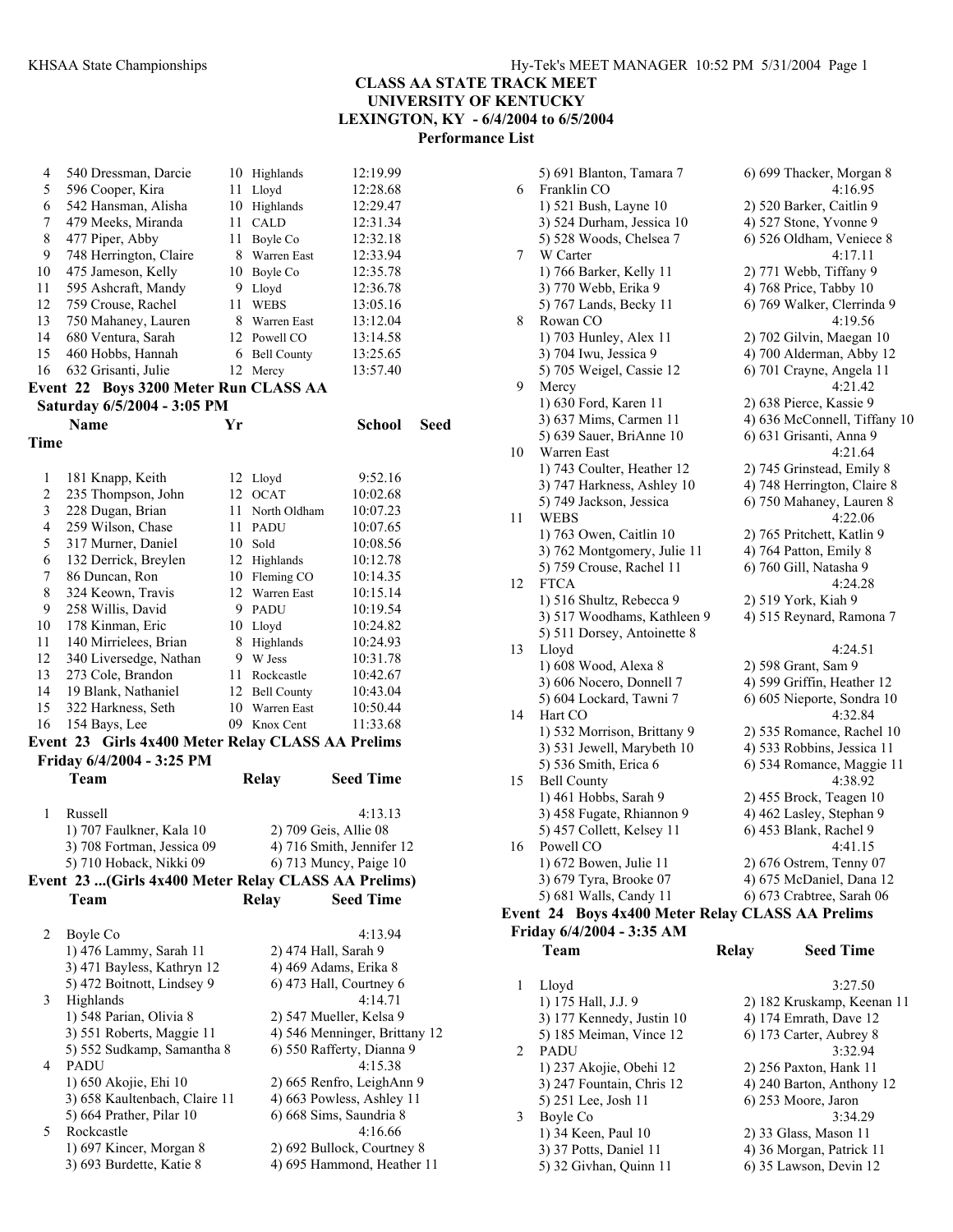#### **CLASS AA STATE TRACK MEET UNIVERSITY OF KENTUCKY**

**LEXINGTON, KY - 6/4/2004 to 6/5/2004** 

**Performance List** 

4 Lex Cath 3:35.12 1) 171 Vogelsang, Kevin 11 2) 168 Postel, Christian 12 3) 172 White, Nathan 11 4) 165 Burnett, Scott 10 5) 167 Payne, Logan 9 6) 164 Brester, Jamie 12 5 Highlands 3:35.43 1) 144 Scott, Alex 12 2) 147 Smithson, Chuck 12 3) 134 Guilkey, Justin 10 4) 135 Hamel, Brady 12 5) 136 Head, Spencer 9 6) 129 Brogan, Tim 10 6 FTCA 3:35.76 1) 95 Ringle, Justin 10 2) 94 Mines, Adam 12 3) 98 Smith, Mike 11 4) 90 Anderson, Marc 10 5) 92 Knight, Zach 12 7 W Jess 3:37.32 1) 334 Crist, Jason 10 2) 343 Orme, Bryan 10 3) 346 Stratford, Forrest 9 4) 341 Martin, Mark 10 5) 333 Coker, Eric 10 6) 344 Shelton, Eric 9 8 Casey CO 3:38.27 1) 60 Raney, Brandon 11 2) 54 Gosser, Zack 12 3) 58 Johnson, Dustin 12 4) 52 Cheeseman, Matt 12 5) 53 Dixon, Seth 9 6) 56 Harris, Tristan 11 9 Russell CO 3:38.95 1) 299 Lafavers, Jordan 11 2) 300 Lafavers, Justin 9 3) 295 Bertram, Nick 11 4) 298 Emerson, Tyler 12 5) 301 Pierce, Jordan 10 6) 296 Bradshaw, Kyle 10 **Event 24 ...(Boys 4x400 Meter Relay CLASS AA Prelims) Team Relay Seed Time**  10 Sold 3:39.14 1) 313 Cotton, Tim 12 2) 314 Deptola, Drew 12 3) 318 Swartzentruber, Phillip 4) 316 Miller, Aaron 12 5) 315 Ellison, Peter 12 11 Rowan CO 3:40.25 1) 277 Gough, Steve 12 2) 283 Trent, Logan 9 3) 282 Pettit, Travis 10 4) 278 Marin, Joseph 11 5) 276 Gilvin, Dusty 12 6) 281 Newman, Alex 10 12 Shawnee 3:40.60 1) 304 English, Zelos 12 2) 303 Coley, Justin 12 3) 305 Gatewood, Bobby 11 4) 302 Bacon, Jamal 9 13 Butler Co 3:43.14 1) 43 Fowler, Casey 12 2) 49 Justis, Dakota 12 3) 42 Deweese, Matt 12 4) 44 Garner, Cody 11 5) 45 Givens, Cody 12 6) 46 Henderson, Robert 12 14 Edmonson County 3:44.64 1) 77 Webb, Todd 12 2) 74 Hammond, James 11 3) 73 Durbin, Maverick 11 4) 75 Knapp, Greg 11 5) 72 Browning, Brandon 10  $\qquad$  6) 76 McGuffey, Drew 10 15 Bell County 3:46.44 1) 19 Blank, Nathaniel 12 2) 28 Sampson, Calvin 10 3) 23 Hoskins, Ben 11 4) 26 Miller, Cody 11 5) 24 Johnson, Garret 10 6) 20 Brumbach, John 12 16 Pike CO Cent 3:48.69 1) 263 Kerr, Matt 10 2) 266 Sisco, Aaron 10 3) 261 Bentley, Jonathan 10 4) 265 Ratliff, Brett 12 5) 262 Collier, Stephen Kyle 10 6) 264 Mills, Nathan 10 **Event 25 Girls Shot Put CLASS AA Saturday 6/5/2004 - 12:30 PM Name Yr School Seed Mark**  1 714 Okoro, Chinwe 09 Russell 40-10.00

| $\overline{\mathbf{c}}$  | 652 Bell, Pam                              |    | 10 PADU                          | 39-11.50       |      |
|--------------------------|--------------------------------------------|----|----------------------------------|----------------|------|
| 3                        | 753 Roberson, Tasha                        | 8  | Warren East                      | 37-11.50       |      |
| $\overline{\mathcal{L}}$ | 757 Berry, Lindi                           |    | 10 WEBS                          | 37-06.00       |      |
| 5                        | 720 Dunn, Erica                            |    | 12 Shawnee                       | 33-11.50       |      |
| 6                        | 625 Lee, Erica                             |    | 11 Mercer CO                     | 33-06.00       |      |
| 7                        | 667 Sims, Jasmine                          |    | 12 PADU                          | 32-01.00       |      |
| 8                        | 572 Marcum, Karen                          |    | 9 Lawrence CO                    | 31-06.50       |      |
| 9                        | 642 Ellis, Deja                            |    | 10 Moore                         | 31-02.50       |      |
| 10                       | 537 Turner, Kallie                         |    | 12 HEAT                          | 30-07.00       |      |
| 11                       | 603 Kaaz, Christina                        |    | 11 Lloyd                         | 30-06.50       |      |
| 12                       | 687 Gassman, Amy                           |    | 12 Presentation                  | 30-02.50       |      |
| 13                       | 581 Honeycutt, Nikki                       |    | 11 Leslie CO                     | 29-09.00       |      |
| 14                       | 556 Farmer, Jessica                        |    | 09 Knox Cent                     | 29-08.50       |      |
| 15                       | 610 Barnes, KaSandra                       |    | 10 Madison Sou                   | 29-07.00       |      |
| 16                       | 478 Lee, Katie                             |    | 10 Butler Co                     | 29-04.00       |      |
|                          | <b>Event 26 Boys Shot Put CLASS AA</b>     |    |                                  |                |      |
|                          | Friday 6/4/2004 - 12:30 PM                 |    |                                  |                |      |
|                          | <b>Name</b>                                | Yr |                                  | <b>School</b>  | Seed |
| <b>Mark</b>              |                                            |    |                                  |                |      |
|                          |                                            |    |                                  |                |      |
| 1                        | 79 Duncan, Zipp                            |    | 11 E-Town                        | 48-00.00       |      |
| 2                        | 241 Bolen, LeAndre                         |    | 12 PADU                          | 46-05.00       |      |
| 3                        | 161 Powell, Cedrick                        | 11 | Larue CO                         | 46-03.00       |      |
| 4                        | 202 Murrell, Jonas                         |    | 11 Marion CO                     | 44-11.00       |      |
| 5                        | 47 Hunt, Mike                              |    | 12 Butler Co                     | 44-06.00       |      |
| 6                        | 226 Foster, Josh                           |    | 12 N Bullitt                     | 44-06.00       |      |
| 7                        | 200 Morgan, Carlos                         |    | 12 Magoffin CO                   | 43-07.50       |      |
| 8                        | 180 Knapp, Dan                             | 11 | Lloyd                            | 43-06.00       |      |
| 9                        | 189 Seldalt, Shawn                         | 11 | <b>LONE</b>                      | 43-05.00       |      |
| 10                       | 320 Buckman, Will                          |    | 12 UNIO                          | 42-07.00       |      |
| 11                       | 176 Hayes, Nick                            |    | 12 Lloyd                         | 42-05.75       |      |
| 12                       | 163 Sizemore, Bucker                       |    | 11 Leslie CO                     | 41-11.50       |      |
| 13                       | 268 Baker, Jordan                          |    | 11 Powell CO                     | 41-11.00       |      |
| 14                       | 111 Groves, Brice                          |    | 12 FR Simpson                    | 41-11.00       |      |
| 15                       | 297 Coffey, Kennedy                        |    | 10 Russell CO                    | 41-03.00       |      |
| 16                       | 352 Gaby, Jeff                             | 12 | Western Hill                     | 41-00.00       |      |
| 17                       | 50 Allen, Andrew                           |    | 12 Casey CO                      | 39-07.00       |      |
|                          | Event 27 Girls Discus Throw CLASS AA       |    |                                  |                |      |
|                          | Friday 6/4/2004 - 12:30 PM                 |    |                                  |                |      |
|                          | Name                                       | Yr |                                  | <b>School</b>  | Seed |
| Mark                     |                                            |    |                                  |                |      |
|                          |                                            |    |                                  |                |      |
| 1                        | 652 Bell, Pam                              | 10 | PADU                             | 132-07         |      |
| $\overline{\mathbf{c}}$  | 757 Berry, Lindi                           |    | 10 WEBS                          | 121-00         |      |
| 3                        | 486 Pierce, Jessica                        |    | 12 Casey CO                      | 108-02         |      |
| $\overline{4}$           | 667 Sims, Jasmine                          |    | 12 PADU                          | 105-00         |      |
| 5                        | 603 Kaaz, Christina                        | 11 | Lloyd                            | 97-07          |      |
| 6                        | 610 Barnes, KaSandra                       | 10 | Madison Sou                      | 97-02          |      |
| 7                        | 711 McPeek, Kendra                         | 11 | Russell                          | 93-05          |      |
| 8                        | 687 Gassman, Amy                           |    | 12 Presentation                  | 90-06          |      |
| 9                        | 483 Murphy, Danielle                       | 11 | Casey CO                         | 90-02          |      |
| 10                       | 572 Marcum, Karen                          | 9. | Lawrence CO                      | 90-00          |      |
| 11<br>12                 | 714 Okoro, Chinwe                          |    | 09 Russell                       | 90-00<br>88-04 |      |
| 13                       | 525 Hogan, Laroya<br>746 Grinstead, Erin   |    | 12 Franklin CO<br>12 Warren East | 86-07          |      |
| 14                       | 502 Stufflebeam, Colleen                   |    | 10 E-Town                        | 83-06          |      |
| 15                       | 581 Honeycutt, Nikki                       | 11 | Leslie CO                        | 81-08          |      |
| 16                       | 555 Brown, Ivy                             |    | 12 Knox Cent                     | 78-00          |      |
|                          | <b>Event 28 Boys Discus Throw CLASS AA</b> |    |                                  |                |      |
|                          | Saturday 6/5/2004 - 12:30 PM               |    |                                  |                |      |
|                          |                                            |    |                                  |                |      |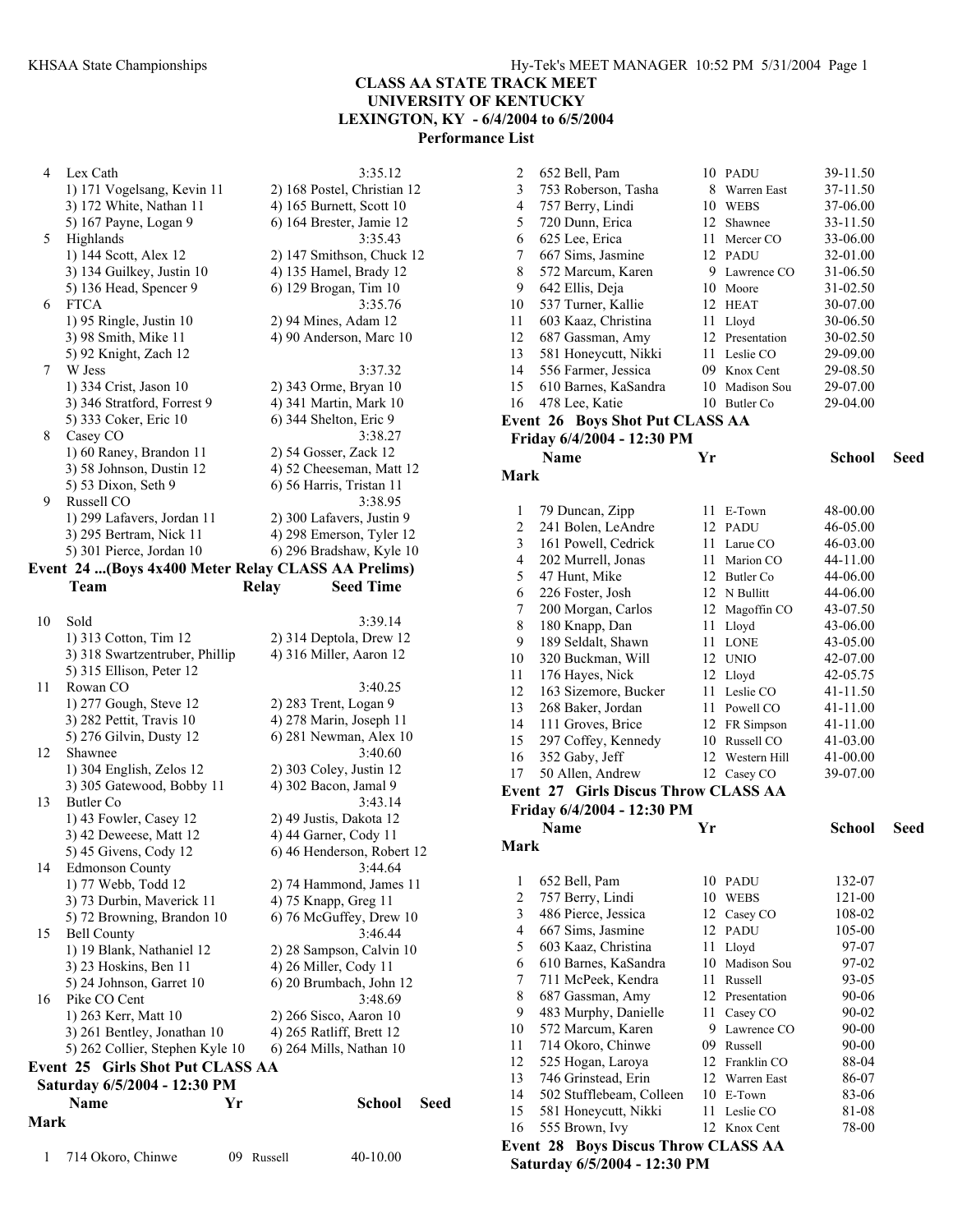## **CLASS AA STATE TRACK MEET UNIVERSITY OF KENTUCKY LEXINGTON, KY - 6/4/2004 to 6/5/2004**

**Performance List** 

|                | <b>Name</b>                            | Yr |                       | School        | <b>Seed</b> |  |
|----------------|----------------------------------------|----|-----------------------|---------------|-------------|--|
| Mark           |                                        |    |                       |               |             |  |
|                |                                        |    |                       |               |             |  |
| 1              | 329 Willoughby, Trent                  | 11 | WEBS                  | 155-02        |             |  |
| $\overline{c}$ | 41 Williams, Todd                      | 11 | <b>Bullitt East</b>   | 144-10        |             |  |
| 3              | 226 Foster, Josh                       |    | 12 N Bullitt          | 142-05        |             |  |
| 4              | 145 Sester, Sean                       |    | 12 Highlands          | 142-04        |             |  |
| 5              | 250 Jones, Sam                         |    | 12 PADU               | 142-02        |             |  |
| 6              | 294 Bennett, Brandon                   |    | 12 Russell CO         | 136-05        |             |  |
| 7              | 202 Murrell, Jonas                     | 11 | Marion CO             | 134-11        |             |  |
| 8              | 161 Powell, Cedrick                    |    | 11 Larue CO           | 133-05        |             |  |
| 9              | 180 Knapp, Dan                         | 11 | Lloyd                 | 132-04        |             |  |
| 10             | 47 Hunt, Mike                          |    | 12 Butler Co          | 132-02        |             |  |
|                | Event 28  (Boys Discus Throw CLASS AA) |    |                       |               |             |  |
|                | Name                                   | Yr |                       | School        | Seed        |  |
| Mark           |                                        |    |                       |               |             |  |
|                |                                        |    |                       |               |             |  |
| 11             | 55 Grider, Chaz                        |    | 9 Casey CO            | 129-07        |             |  |
| 12             | 88 Jones, Tristan                      |    | 9 Fleming CO          | 128-09        |             |  |
| 13             | 67 Lucas, Jason                        | 12 | E Carter              | 125-10        |             |  |
| 14             | 339 Johnson, Brian                     |    | 10 W Jess             | 125-09        |             |  |
| 15             | 267 Baker, Jared                       |    | 12 Powell CO          | 121-05        |             |  |
| 16             | 272 Shaffer, Dave                      |    | 10 Prestonsburg       | 114-08        |             |  |
|                |                                        |    |                       |               |             |  |
|                | Event 29 Girls Long Jump CLASS AA      |    |                       |               |             |  |
|                | Friday 6/4/2004 - 12:30 PM             |    |                       |               |             |  |
|                | <b>Name</b>                            | Yr |                       | <b>School</b> | Seed        |  |
| Mark           |                                        |    |                       |               |             |  |
|                |                                        |    |                       |               |             |  |
| $\mathbf{1}$   | 744 Graham, Mariah                     |    | 7 Warren East         | 16-11.00      |             |  |
| $\overline{c}$ | 657 Itiavkase, Aseer                   |    | 11 PADU               | 16-10.50      |             |  |
| 3              | 736 Nixon, Michelle                    | 12 | Sold                  | 16-10.00      |             |  |
| 4              | 609 Shumpert, Natalie                  | 7  | <b>LONE</b>           | 16-08.00      |             |  |
| 5              | 695 Hammond, Heather                   | 11 | Rockcastle            | 16-01.00      |             |  |
| 6              | 619 Chambers, Desarae                  | 8. | Mason CO              | 16-00.50      |             |  |
| 7              | 454 Bolden, Ashley                     |    | 12 Bell County        | 15-08.50      |             |  |
| 8              | 600 Harper, Kate                       |    | 9 Lloyd               | 15-08.50      |             |  |
| 9              | 643 Carroll, Ashley                    | 11 | Morgan CO             | 15-07.50      |             |  |
| 10             | 624 Goodman, Chelsea                   | 10 | Mercer CO             | 15-06.50      |             |  |
| 11             | 677 Parks, Natasha                     |    | 11 Powell CO          | 15-06.50      |             |  |
| 12             | 497 Bratcher, Stephanie                | 11 | <b>Edmonson Count</b> | 15-06.50      |             |  |
| 13             | 618 Spragens, Laura                    | 12 | Marion CO             | 15-05.00      |             |  |
| 14             | 762 Montgomery, Julie                  | 11 | <b>WEBS</b>           | 15-03.00      |             |  |
| 15             | 505 Decker, April                      | 11 | Fairdale              | 15-01.00      |             |  |
| 16             | 699 Thacker, Morgan                    | 8  | Rockcastle            | 15-00.00      |             |  |
|                | Event 30 Boys Long Jump CLASS AA       |    |                       |               |             |  |
|                | Saturday 6/5/2004 - 12:30 PM           |    |                       |               |             |  |
|                | <b>Name</b>                            | Yr |                       | <b>School</b> | Seed        |  |
| Mark           |                                        |    |                       |               |             |  |
|                |                                        |    |                       |               |             |  |
| 1              | 255 Newell, Brandon                    | 11 | <b>PADU</b>           | 21-07.50      |             |  |
| $\overline{c}$ | 238 Alexander, Saghara                 | 12 | <b>PADU</b>           | 21-06.00      |             |  |
| 3              | 275 Franklin, Tyler                    | 11 | Rowan CO              | 21-00.00      |             |  |
| 4              | 285 Lavendar, Jeremy                   | 10 | Russell               | 20-11.50      |             |  |
| 5              | 198 Smith, Robbie                      | 12 | Madison Sou           | 20-08.25      |             |  |
| 6              | 138 Kramer, T.J.                       | 12 | Highlands             | 20-04.50      |             |  |
| 7              | 354 Keene, John                        |    | 12 Western Hill       | 20-04.50      |             |  |
| 8              | 179 Kinney, Charles                    | 11 | Lloyd                 | 20-02.00      |             |  |
| 9              | 227 Williams, Keith                    | 10 | N Bullitt             | 19-11.50      |             |  |
| 10             | 27 Robbins, Shawn                      | 11 | <b>Bell County</b>    | 19-10.00      |             |  |
|                |                                        |    |                       |               |             |  |

| 11                  | 146 Sheffield, Nick                                              | 11 | Highlands                 | 19-09.50             |      |
|---------------------|------------------------------------------------------------------|----|---------------------------|----------------------|------|
| 12                  | 172 White, Nathan                                                | 11 | Lex Cath                  | 19-09.00             |      |
| 13                  | 339 Johnson, Brian                                               | 10 | W Jess                    | 19-09.00             |      |
| 14                  | 30 Bradford, Max                                                 | 10 | Bourbon Co                | 19-09.00             |      |
| 15                  | 75 Knapp, Greg                                                   | 11 | <b>Edmonson Count</b>     | 19-06.75             |      |
| 16                  | 21 Gibson, Jeremiah                                              | 12 | <b>Bell County</b>        | 19-06.00             |      |
| 17                  | 119 Perry, Stan                                                  | 11 | Hart CO                   | 19-06.00             |      |
|                     | <b>Event 31 Girls Triple Jump CLASS AA</b>                       |    |                           |                      |      |
|                     | Saturday 6/5/2004 - 12:30 PM                                     |    |                           |                      |      |
|                     | <b>Name</b>                                                      | Yr |                           | <b>School</b>        | Seed |
| Mark                |                                                                  |    |                           |                      |      |
|                     |                                                                  |    |                           |                      |      |
| 1                   | 609 Shumpert, Natalie                                            | 7  | LONE                      | 36-04.00             |      |
| $\overline{c}$      | 657 Itiavkase, Aseer                                             | 11 | <b>PADU</b>               | 36-01.50             |      |
| 3                   | 484 Patterson, Beth                                              | 12 | Casey CO                  | 34-10.50             |      |
| 4                   | 744 Graham, Mariah                                               | 7  | Warren East               | 34-08.00             |      |
| 5                   | 736 Nixon, Michelle                                              | 12 | Sold                      | 34-06.00             |      |
| 6                   | 659 Leonard, Shakiyah                                            | 11 | PADU                      | 33-04.50             |      |
| 7                   | 643 Carroll, Ashley                                              | 11 | Morgan CO                 | 33-02.00             |      |
| 8                   | 618 Spragens, Laura                                              | 12 | Marion CO                 | 33-01.50             |      |
| 9                   | 694 Embs, Chere'                                                 | 11 | Rockcastle                | 33-01.00             |      |
| 10                  | 619 Chambers, Desarae                                            | 8  |                           | 32-10.50             |      |
| 11                  | 594 Snowden, Whitney                                             | 11 | Mason CO<br>Lex Cath      | 32-05.00             |      |
| 12                  | 623 Gash, Stacey                                                 | 11 | Mercer CO                 |                      |      |
| 13                  | 615 Kuntz, Angie                                                 | 11 | Madison Sou               | 32-03.50<br>32-03.00 |      |
| 14                  | 506 Mangan, Sharonda                                             | 11 | Fairdale                  | 30-05.00             |      |
| 15                  |                                                                  |    | <b>Bell County</b>        | 30-02.00             |      |
|                     | 466 Stewart, Kacy                                                | 12 |                           |                      |      |
| 16                  | 496 Miller, Britney                                              |    | 12 East Ridge             | 29-07.00             |      |
|                     | Event 32 Boys Triple Jump CLASS AA<br>Friday 6/4/2004 - 12:30 PM |    |                           |                      |      |
|                     |                                                                  |    |                           |                      |      |
|                     |                                                                  |    |                           |                      |      |
|                     | <b>Name</b>                                                      | Yr |                           | <b>School</b>        | Seed |
| Mark                |                                                                  |    |                           |                      |      |
|                     |                                                                  |    |                           |                      |      |
| 1                   | 255 Newell, Brandon                                              | 11 | <b>PADU</b>               | 44-08.00             |      |
| $\overline{c}$      | 252 Mayes, Cortland                                              | 11 | PADU                      | 43-04.00             |      |
| 3                   | 279 Mincey, Sam                                                  | 12 | Rowan CO                  | 42-09.75             |      |
| 4                   | 179 Kinney, Charles                                              | 11 | Lloyd                     | 42-05.00             |      |
| 5                   | 275 Franklin, Tyler                                              | 11 | Rowan CO                  | 41-04.00             |      |
| 6                   | 285 Lavendar, Jeremy                                             | 10 | Russell                   | 40-09.75             |      |
| 7                   | 198 Smith, Robbie                                                | 12 | Madison Sou               | 40-07.50             |      |
| 8                   | 353 Keene, Charles                                               | 10 | Western Hill              | 40-07.00             |      |
| 9                   | 206 Kidd, Josh                                                   |    | 10 Mercer CO              | 40-06.00             |      |
| 10                  | 187 Vance, Howard                                                |    | 12 Lloyd                  | 40-04.25             |      |
| 11                  | 13 Akers, James                                                  | 11 | <b>Belfry</b>             | 40-02.00             |      |
| 12                  | 227 Williams, Keith                                              | 10 | N Bullitt                 | 40-02.00             |      |
| 13                  | 203 Hull, Chris                                                  |    | 10 Mason CO               | 39-05.75             |      |
| 14                  | 112 Hogan, Cailyn                                                | 11 | FR Simpson                | 39-05.00             |      |
| 15                  | 119 Perry, Stan                                                  | 11 | Hart CO                   | 39-05.00             |      |
| 16                  | 21 Gibson, Jeremiah                                              | 12 | <b>Bell County</b>        | 38-11.50             |      |
|                     | <b>Girls High Jump CLASS AA</b><br>Event 33                      |    |                           |                      |      |
|                     | Saturday 6/5/2004 - 12:30 PM                                     |    |                           |                      |      |
|                     | Name                                                             | Yr |                           | <b>School</b>        | Seed |
| <b>Mark</b>         |                                                                  |    |                           |                      |      |
|                     |                                                                  |    |                           |                      |      |
| 1                   | 657 Itiavkase, Aseer                                             | 11 | PADU                      | 5-05.00              |      |
| $\overline{c}$      | 761 Griffin, Brandi                                              | 11 | WEBS                      | 5-02.00              |      |
| 3                   | 707 Faulkner, Kala                                               | 10 | Russell                   | 5-02.00              |      |
| $\overline{4}$<br>5 | 509 Brownell, Alicia<br>591 Ramsey, Lauren                       | 9. | <b>FTCA</b><br>9 Lex Cath | 5-00.00<br>5-00.00   |      |